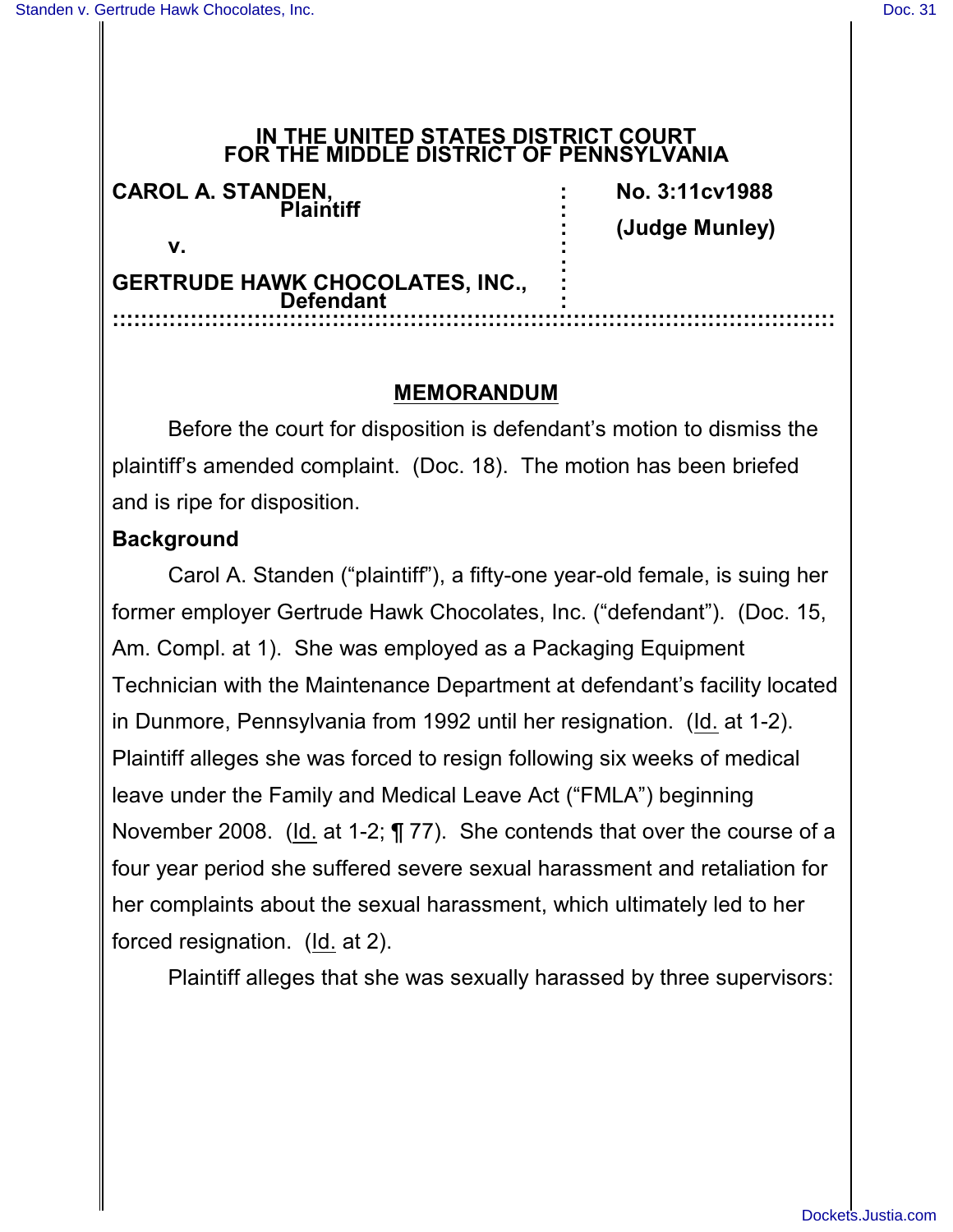"Black,"1 Philip Calachino ("Calachino") and Jim Pope ("Pope"). She also claims defendant retaliated against her based on her complaints to defendant's Human Resources department. Plaintiff alleges that Black continually made sexual comments and physically touched her despite her repeated requests for him to stop. (Id. ¶¶ 23-37). He subjected plaintiff to such behavior on several occasions, specifically on February 2004, Easter 2004, October 2004 and February 2006. (Id. ¶ 23). Black would lift his nose and make a sniffing noise when plaintiff walked by as if to sniff her body. (Id. ¶¶ 40-41). He would continually come up behind plaintiff, rub his groin area against her or pin his body against hers. (Id. ¶¶ 26, 33-34, 35-36). In 2006, Black lifted plaintiff's hairnet and put his tongue inside her ear. (Id. ¶¶ 37, 113). Plaintiff always objected to the touching and remarks and would push Black away. (Id. ¶ 29).

Between 2004 and 2008, plaintiff informed her immediate supervisor Calachino of the unwanted contact with Black. (Id. ¶¶ 22, 30). Specifically after the incident with Black in 2006, plaintiff met with Calachino and informed him that she would seek legal counsel if the unwanted sexual contact did not stop. (Id. ¶¶ 37-38). Calachino, however, also harassed plaintiff by touching her inappropriately and suggesting they meet outside of work to engage in sexual activity. (Id. ¶¶ 60-61, 67).

Plaintiff also endured harassment from her supervisor Pope. Pope made suggestive remarks to plaintiff and suggested that they meet in a trailer. (Id. ¶¶ 46, 47, 48). On July 16, 2005, Pope approached Skip Standen, plaintiff's husband, who at the time was her fiancé, and stated "I

 $\perp$  Plaintiff did not indicate "Black's" first name and the record does not contain his first name.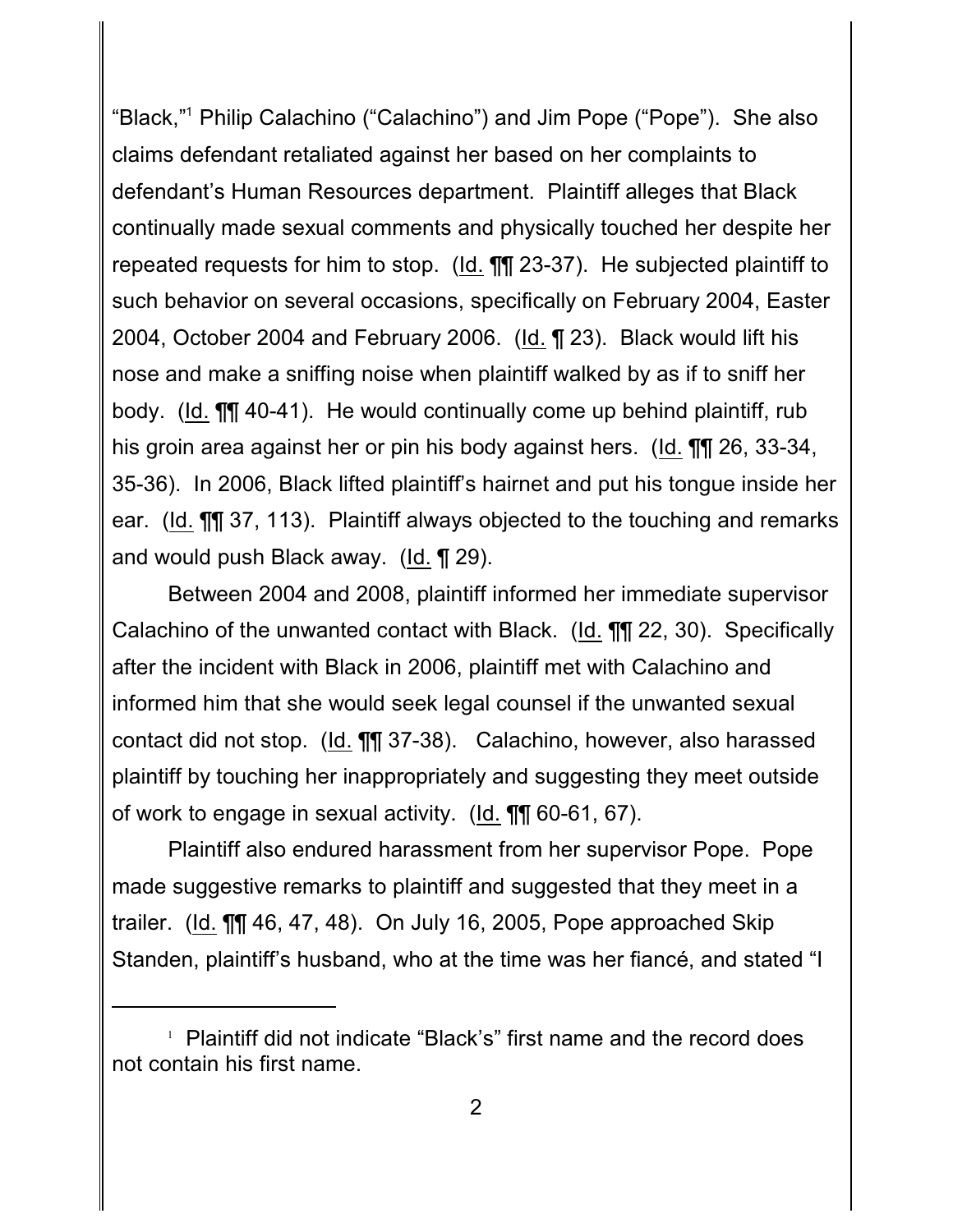hope you don't mind, I am going to make it hard on your girlfriend," over a conveyor belt issue. (Id. ¶ 68). On another occasion, Skip Standen said to Pope, "[I]t's a shame certain people can't stop riding Carol's ass and just let her do her job." (Id. ¶ 69). Pope replied, "I'd like to ride her ass and not about work!" (Id.) Plaintiff explains that there were several incidents where Pope sexually harassed plaintiff and created a hostile environment. (Id. ¶ 45).

During her encounters with Black, Calachino, and Pope, plaintiff expressed her disapproval with the sexual conduct, continually told them to stop and often felt compelled to physically remove herself from the situation. (Id. ¶¶ 22, 28-30, 32-38, 42, 61, 67). Plaintiff alleges that she brought complaints through the defendant's chain of command and was retaliated against for her allegations of sexual harassment. (Id. ¶¶ 17, 43- 44, 79). In accordance with the employee handbook, plaintiff made complaints about the harassment to her immediate supervisor Calachino, her then second level supervisor Matt Zelewski ("Zelewski"), the Human Resource Manager Garton, the Vice President of Manufacturing Marcia Dian and the Chief Executive Officer David Hawk. (Id. ¶¶ 17-21, 79-80). Plaintiff claims that none of the male employees were subjected to any similar offensive conduct, nor was there any consequences for male employees committing such acts. (Id. ¶ 90).

Although plaintiff routinely made complaints pursuant to company policy, defendant's management failed to provide plaintiff with any relief. (Id. ¶¶ 17-21, 79-80). Plaintiff claims that she met with Garton dozens of times and she did not receive a single act of resolution. (Id. ¶¶ 81, 82). Plaintiff brought her complaints to Garton on or about Easter 2004,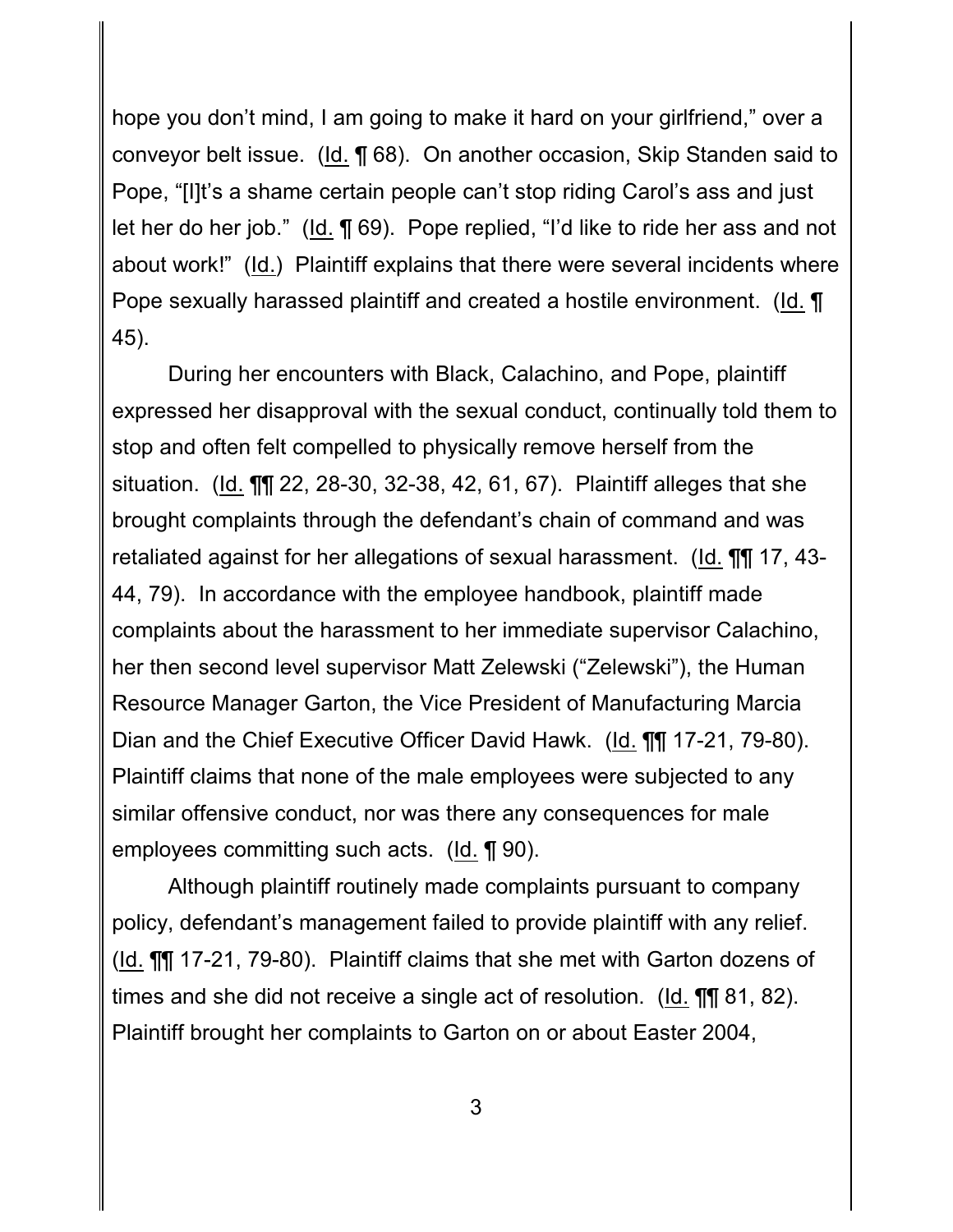October 20, 2004, March 24, 2005, July 15, 2005, November 15, 2005, February 6, 2006, April 6, 2006, June 30, 2008, August 25, 2008, August 28, 2008, September 3, 2008, November 3, 2008 and November 11, 2008. (Id. ¶ 21). Garton often responded with comments such as, "Oh Carol, you know how guys are," "It's a factory, that's how guys are," "Carol, come on, it's just Jim [Pope]," or "Don't even go there," suggesting that, but for her gender, she would be free from defendant's workplace discrimination. (Id.  $\P\P$  86-87).

Plaintiff claims that as a result of her internal complaint of sexual harassment she was labeled as a trouble maker and "head case" by managers, supervisors and co-workers. (Id. ¶ 43). Black reported plaintiff for being out of her area and accused her of having nothing to do. (Id. ¶ 44). Plaintiff claims that this was done so that she would be subjected to ridicule and potential discipline in retaliation for her complaints and refusal to submit to Black's sexual demands and comments. (Id.)

In 2004, plaintiff claims she was retaliated against by her then second level supervisor, Zelewski. (Id. ¶¶ 63-66). At a meeting with Zelewski, plaintiff informed him that she would have to seek recourse with Human Resources if he could not arrive at a resolution regarding her sexual harassment complaints. (Id. ¶ 63). He told plaintiff to leave his name out of any Human Resource reports and stated, "I can solve this problem right now, you shut your face or I'll put you right back on the line." (Id. ¶ 64). Plaintiff understood Zelewski's statement as a threat of downgrade in retaliation for her complaints. (Id. **[1]** 65-66).

Plaintiff also claims she was laid off by Calachino over a slow summer period in the summer of 2005 before an associate of lesser

4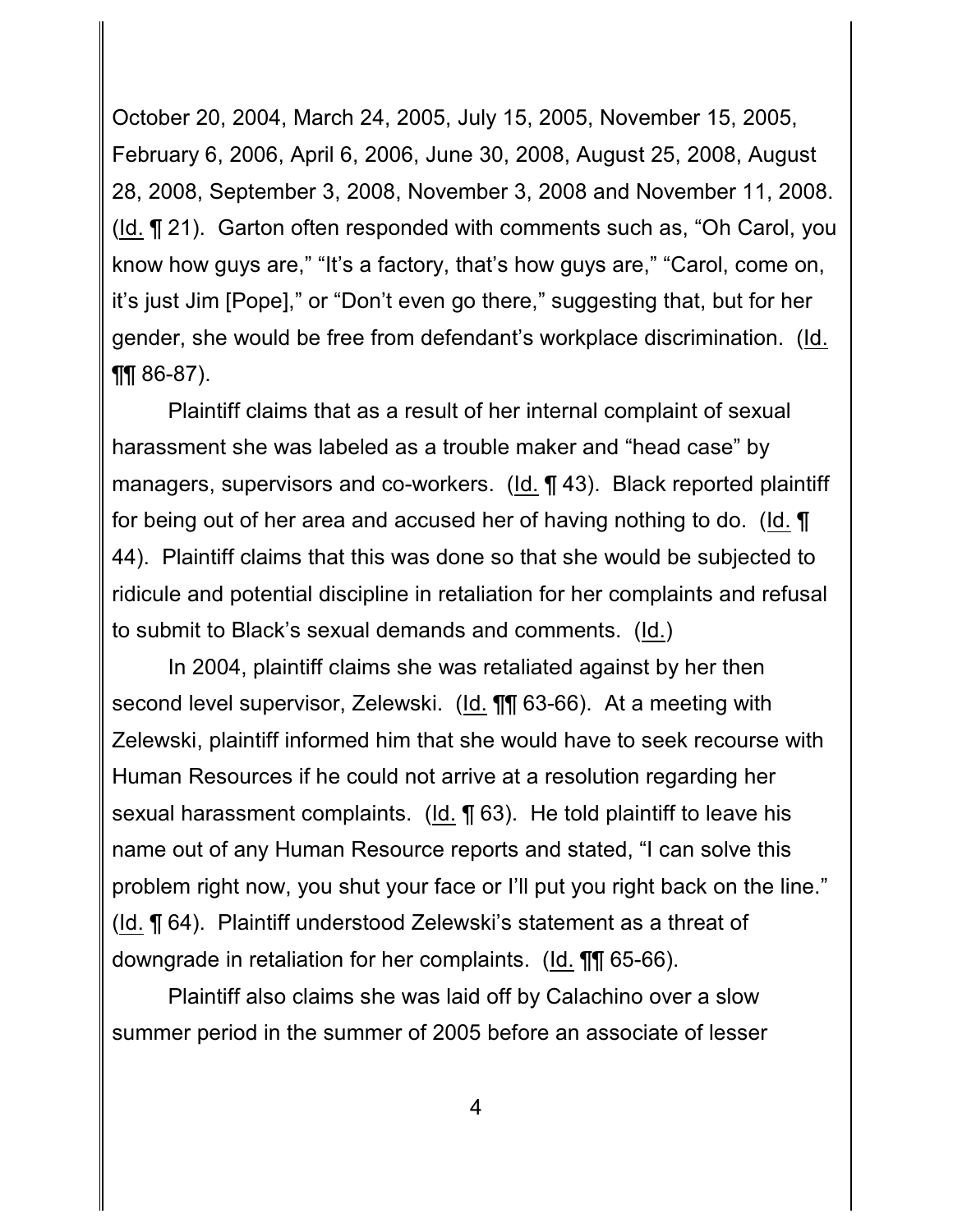seniority. (Id. ¶¶ 50-51). Plaintiff protested the lay off and stated that she was going to Human Resources, as she was not the lowest in seniority. (Id. ¶ 51). Plaintiff also alleges that in the summer of 2008, Pope was scheduled to be laid off. (Id. ¶ 54). However, Garton gave Pope of list of "important" tasks that needed to be taken care of so that Pope had to remain on the job. (Id.)

Plaintiff further claims that Skip Standen was fired in April 2009 in retaliation for her complaints to management. ( $Id. \P$  74). At the time of his layoff, Skip was told by Human Resources that he would be called back to work soon. In October 2009, however, Skip received a letter from defendant telling him that his responsibilities were permanently eliminated. ( $Id. \P 75$ ).

In her final effort to resolve the harassment, plaintiff submitted her written "last chance" complaint to Chief Executive Officer David Hawk on November 11, 2008. (Id. ¶¶ 17, 144). When Mr. Hawk visited plaintiff's work station that day, plaintiff personally informed him of the inappropriate sexual behavior of her supervisors and that she did not know how much more she could take. (Id. ¶ 169). Mr. Hawk stated that he was unaware of the situation, but would certainly look into it. (Id. ¶ 170). That afternoon, plaintiff was called to Garton's office for a conference where Garton and Calachino were present. (Id. ¶¶ 171). During the meeting, plaintiff recalled an incident occurring earlier that week where Calachino changed plaintiff's work shift as a result of plaintiff taking vacation time. (Id. ¶¶ 166-68, 173). In response to plaintiff's recollection, Calachino began swearing and was eventually removed from the meeting, which ended without a resolution as to plaintiff's complaints. (Id. ¶¶ 173-76, 179).

5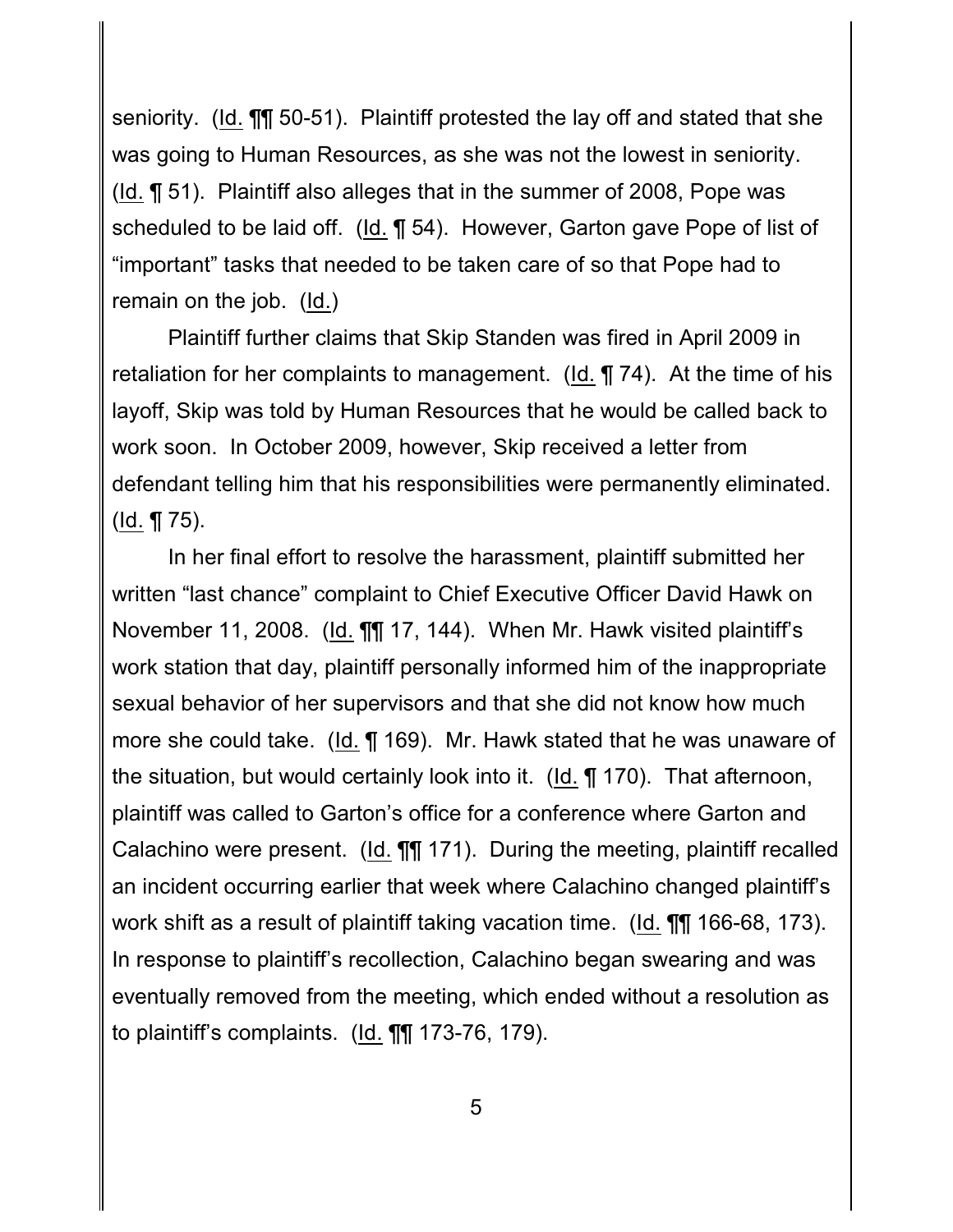Ultimately, plaintiff explains that she endured all she could and went on FMLA leave in November 2008. (Id. ¶ 72). While on leave, plaintiff began seeking treatment for her psychological injuries. (Id. ¶¶ 71-73). Plaintiff was diagnosed with depression and anxiety. (Id. ¶ 78). She was instructed by her physician not to return to her position with defendant. (Id. ¶ 145). Plaintiff resigned.

Plaintiff alleges she initiated a timely Charge of Discrimination with the United States Equal Employment Opportunity Commission ("EEOC"), which was cross-filed with the Pennsylvania Human Relations Commission ("PHRC"). (Id. ¶ 2). She obtained a right-to-sue letter from EEOC on or about August 28, 2011. (Id. 10; see Doc. 30). Plaintiff filed the complaint in this court on October 25, 2011. (Doc. 1). Upon agreement of counsel, plaintiff filed a motion for leave to file an amended complaint, which was granted on March 27, 2012. (Docs. 14, 16).

On February 21, 2012, plaintiff filed an amended complaint, which contains three counts. (Doc. 15). Count I alleges sexual harassment in violation of Title VII. Count II asserts a claim of retaliation in violation of Title VII. Count III is brought pursuant to the Pennsylvania Human Relation Act ("PHRA"). Defendant filed the instant motion to dismiss/strike the amended complaint pursuant to Federal Rules of Civil Procedure 12(b)(6) and 12(f) on April 13, 2012. (Doc. 18). The parties fully briefed the motion. An oral argument on defendant's motion was held on July 31, 2012 (Doc. 29), bringing the case to its present posture.

# **Jurisdiction**

Because this case is brought pursuant to Title VII, 42 U.S.C. § 2000e-2(a)(1), the court has jurisdiction pursuant to 28 U.S.C. § 1331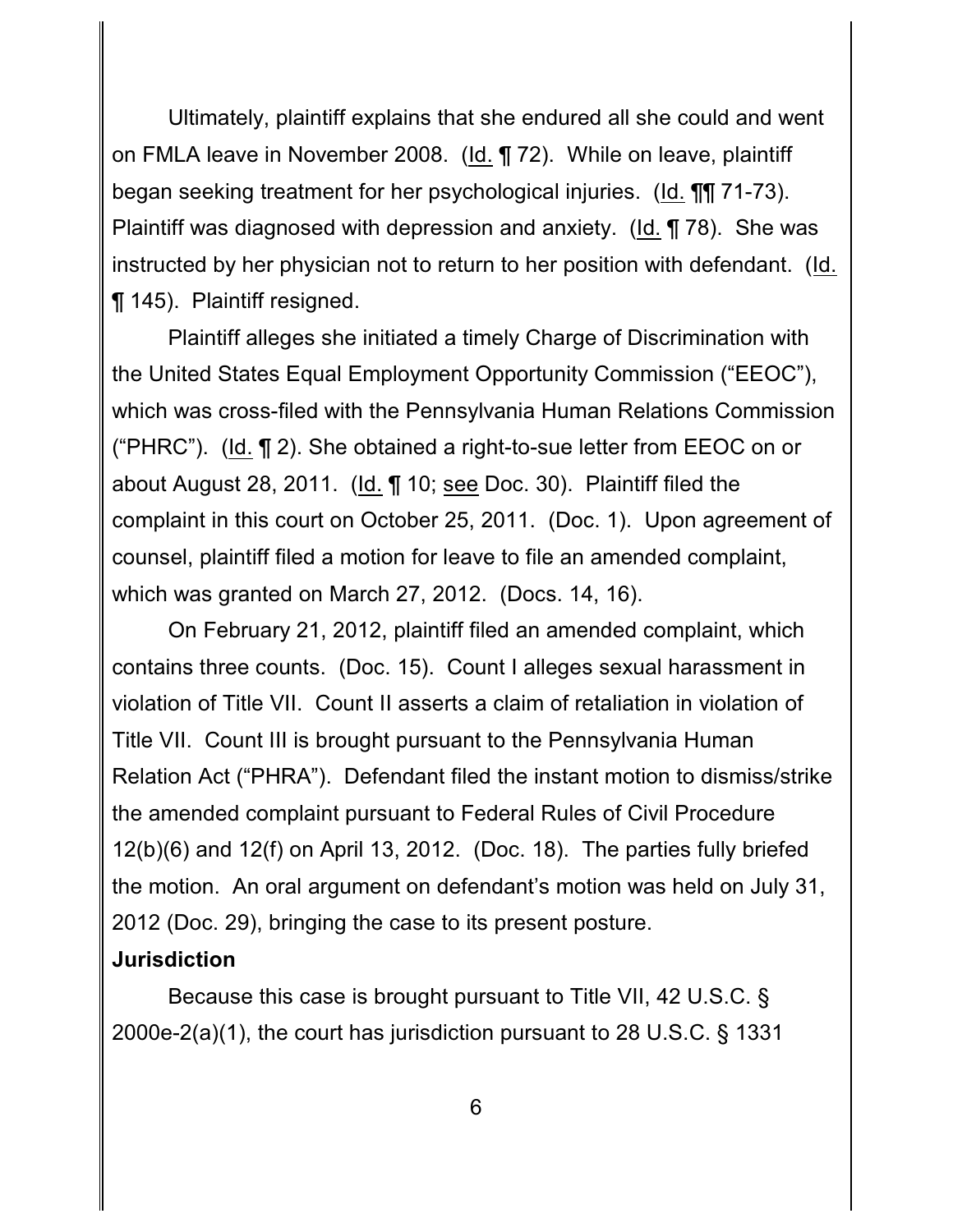("The district courts shall have original jurisdiction of all civil actions arising under the Constitution, laws, or treaties of the United States."). We have jurisdiction over plaintiff's state law claim pursuant to 28 U.S.C. § 1367(a) ("In any civil action of which the district courts have original jurisdiction, the district courts shall have supplemental jurisdiction over all other claims that are so related to claims in the action within such original jurisdiction that they form part of the same case or controversy under Article III of the United States Constitution.").

#### **Legal Standard**

A Rule 12(b)(6) motion tests the sufficiency of a complaint's allegations. Granting the motion is appropriate if, accepting as true all the facts alleged in the complaint, the plaintiff has not pleaded "enough facts to state a claim to relief that is plausible on its face," or put another way, "nudged [his or her] claims across the line from conceivable to plausible." Bell Atlantic Corp. v. Twombly, 550 U.S. 544, 570 (2007). The Third Circuit interprets Twombly to require the plaintiff to describe "enough facts to raise a reasonable expectation that discovery will reveal evidence of" each necessary element of the claims alleged in the complaint. Phillips v. Cnty. of Allegheny, 515 F.3d 224, 234 (3d Cir. 2008) (quoting Twombly, 550 U.S. at 556). Moreover, the plaintiff must allege facts that "justify moving the case beyond the pleadings to the next stage of litigation." Id. at 234-35.

In relation to Federal Rule of Civil Procedure 8(a)(2), the complaint need only provide "'a short and plain statement of the claim showing that the pleader is entitled to relief,' in order to 'give the defendant fair notice of what the . . . claim is and the grounds upon which it rests," Twombly, 550 U.S. at 555 (citation omitted). "[T]he factual detail in a complaint [cannot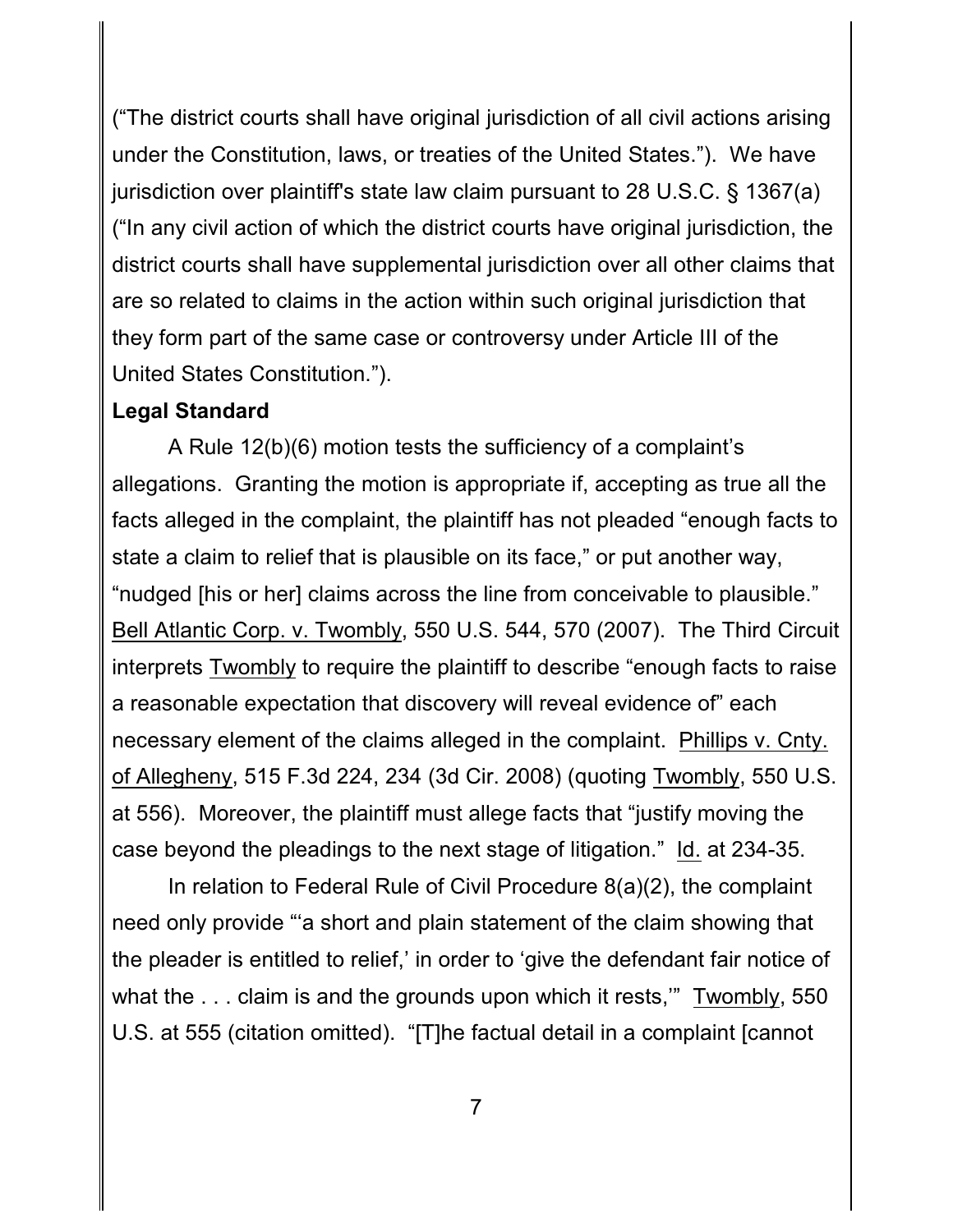be] so undeveloped that it does not provide a defendant the type of notice of claim which is contemplated by Rule 8." Phillips, 515 F.3d at 232 (citation omitted). "Rule 8(a)(2) requires a 'showing' rather than a blanket assertion of an entitlement to relief." Id.

The issue is whether the facts alleged in the complaint, if true, support a claim upon which relief can be granted. In deciding a 12(b)(6) motion, the court must accept as true all factual allegations in the complaint and give the pleader the benefit of all reasonable inferences that can fairly be drawn therefrom, and view them in the light most favorable to the plaintiff. Morse v. Lower Merion Sch. Dist., 132 F.3d 902, 906 (3d Cir. 1997). However, "we are not bound to accept as true a legal conclusion couched as a factual allegation." Ashcroft v. Iqbal, 556 U.S. 662, 678 (2009) (internal quotations omitted).

To decide a motion to dismiss, a court generally should consider only the allegations in the complaint, exhibits attached to the complaint, matters of public record, and documents that form the basis of a claim. See In re Burlington Coat Factory Sec. Litig., 114 F.3d 1410, 1426 (3d Cir. 1997); Pension Benefit Guar. Corp. v. White Consol. Indus., Inc., 998 F.2d 1192, 1196 (3d Cir. 1993).

### **Discussion**

Defendant raises several arguments in support of its motion to dismiss/strike plaintiff's amended complaint: (1) failure to exhaust administrative remedies; (2) failure to state a cause of action upon which relief may be granted for retaliation; (3) the PHRA claims should be stricken; (4) the amended complaint should be stricken; (5) the statements regarding plaintiff's husband are irrelevant and should be stricken; and (6)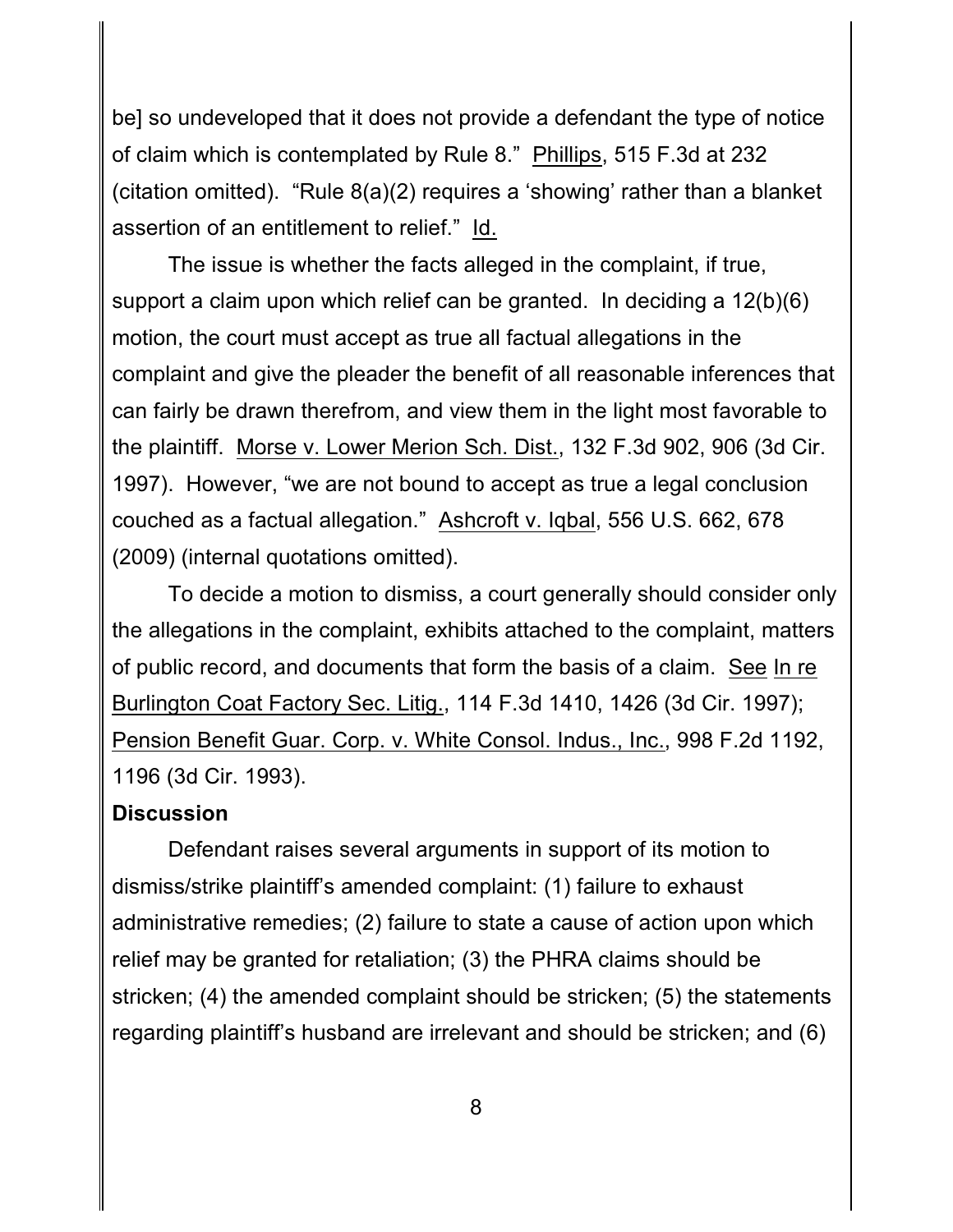plaintiff's claim for punitive damages should be dismissed. We will address each argument, in turn.

#### **1. Failure to exhaust administrative remedies**

Defendant argues that plaintiff failed to exhaust her administrative remedies by timely filing an EEOC charge within 300 days of the last discriminatory act.<sup>2</sup> Defendant claims that plaintiff alleged that the last act of sexual discrimination occurred in August 2008. She did not file an EEOC charge until August 28, 2009, more than 300 days after the last alleged discriminatory act. Therefore, her claim should be dismissed for failure to exhaust.

Plaintiff agrees with defendant that the EEOC charge was filed with the EEOC on August 28, 2009. $3$  However, she asserts that the last act of discrimination occurred in November 2008, thus within 300 days from the filing of her EEOC charge. She also asserts that her claims should survive the defendant's motion to dismiss pursuant to the "continuing violation doctrine" set forth by the Supreme Court in National Railroad Passenger Corporation v. Morgan, 536 U.S. 101 (2002). Plaintiff contends that her EEOC claim was timely and there was a linkage between all the acts that occurred and contributed to the hostile work environment. Plaintiff also

 $2$  We construe defendant's argument as directed towards plaintiff's Title VII claim. Defendant primarily addresses the Title VII administrative remedies in its argument and asserts a separate section in its brief as to why the PHRA claim should be dismissed due to failure to exhaust administrative remedies.

 $3$  In plaintiff's amended complaint, she alleges that she filed an EEOC charge on or about April 2009. (Doc. 15, Am. Compl. ¶ 2). However, at oral argument, plaintiff's counsel conceded that the complaint was filed on August 28, 2009. (Doc. 29, Tr. at 15).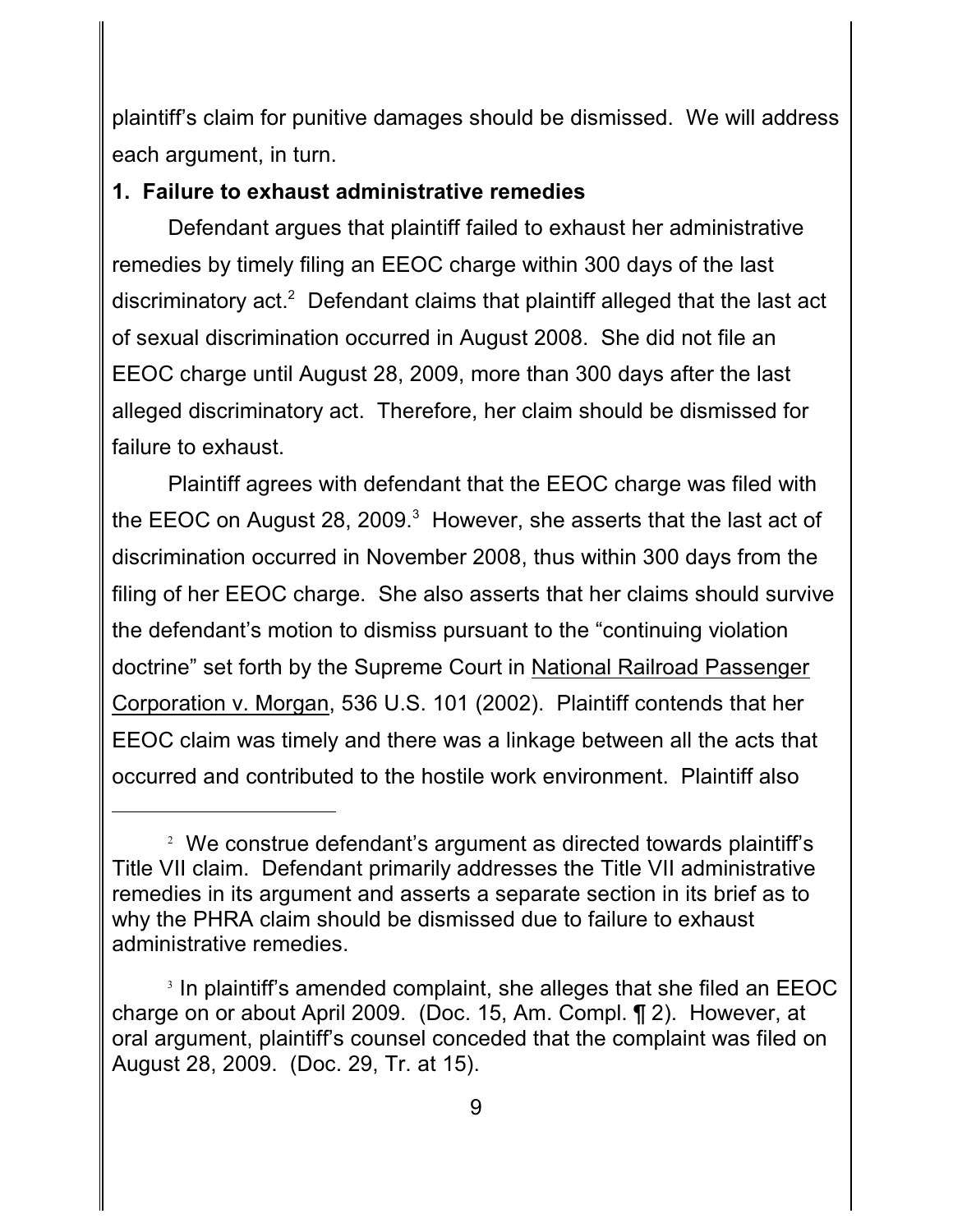provided the court a copy of her right-to-sue letter from the EEOC. (Doc. 30).

Both Title VII and the PHRA require a claimant to exhaust administrative remedies prior to instituting a cause of action. Burgh v. Borough Council of Montrose, 251 F.3d 465, 469 (3d Cir. 2001). A discrimination charge must be filed with the EEOC within 180 days after the last alleged unlawful employment practice, or if cross-filing with a parallel state agency, 300 days from the last unlawful employment practice. 42 U.S.C. § 2000e-5(e)(1); Burgh, 251 F.3d at 472. Pennsylvania is a deferral state with such a state agency. See Watson v. Eastman Kodak Co., 235 F.3d 851, 854 (3d Cir. 2000). "The purpose of this administrative exhaustion requirement is to put the EEOC on notice of the plaintiff's claims and afford it 'the opportunity to settle disputes through conference, conciliation, and persuasion, avoiding unnecessary action in court.'" Webb v. City of Phila., 562 F.3d 256, 262 (3d Cir. 2009) (quoting Antol v. Perry, 82 F.3d 1291, 1296 (3d Cir. 1996)). The parameters of a civil action are generally set by the scope of the EEOC investigation and the claims that could reasonably be expected to grow out of the charge. Ostapowicz v. Johnson Bronze Co., 541 F.2d 394, 398-99 (3d Cir. 1976). "The receipt of the right-to-sue letter indicates that a complainant has exhausted administrative remedies, an essential element for bringing a claim in court under Title VII." Burgh, 251 F.3d at 470 (citation omitted).

In considering whether plaintiff in the instant case has properly exhausted her administrative remedies, we must address two issues raised by the parties: (1) when the last act of discrimination occurred; and (2) whether plaintiff filed an EEOC charge within 300 day of that act. Under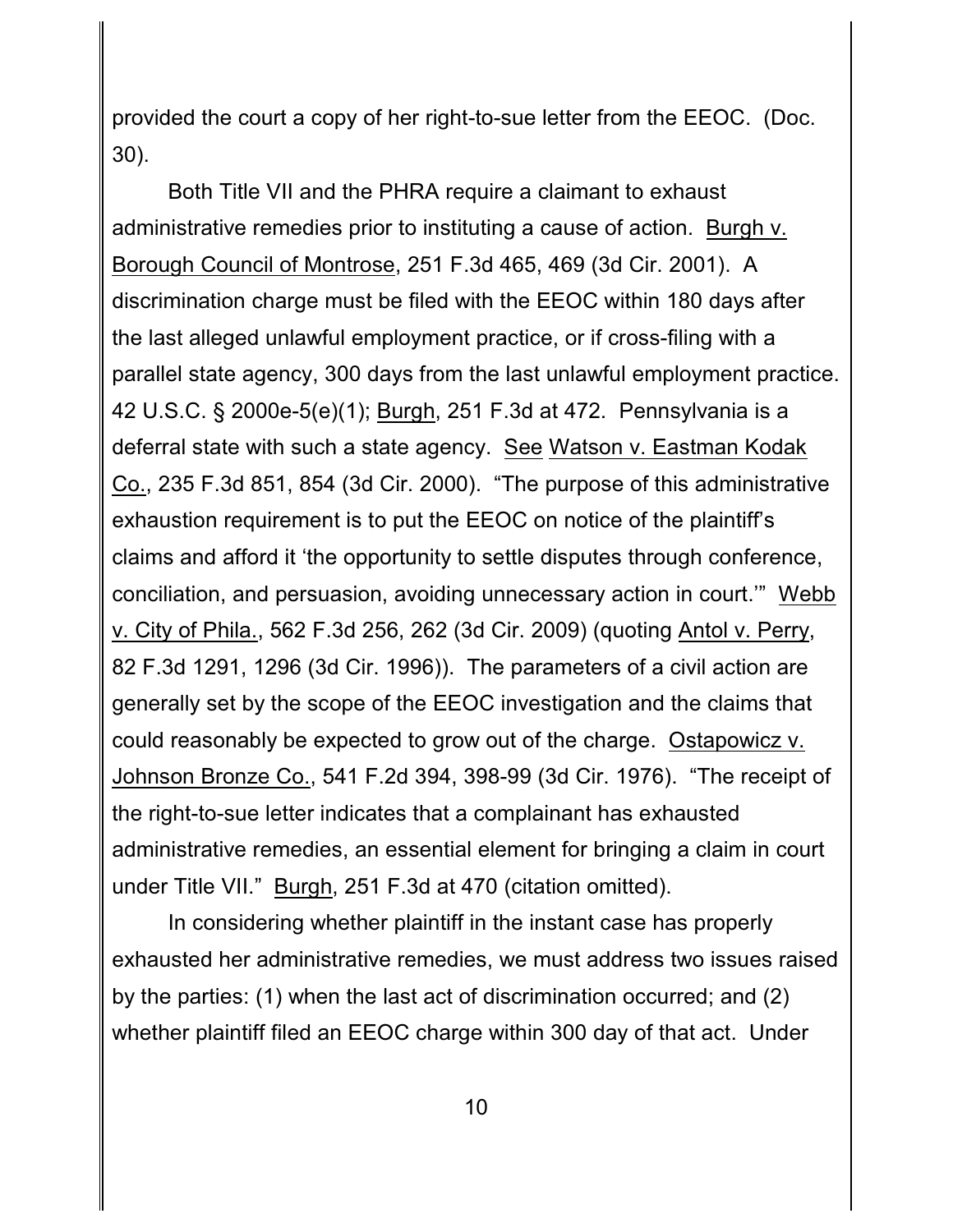the first issue, defendant argues that plaintiff does not state any facts to suggest that additional discriminatory conduct occurred after August 31, 2008, therefore that is the last alleged date. Plaintiff claims that the last act occurred on November 11, 2008. We agree with plaintiff.

On November 11, 2008, plaintiff alleges that she told Chief Executive Officer Dave Hawk about the sexual harassment, that it was intolerable and that she did not know how much more she could take. (Doc. 15, Am. Compl. ¶ 169). Later that day, plaintiff was called into Garton's office. Garton began by asking plaintiff, "What's the problem?" (Id. ¶ 172). Plaintiff repeated the details involving plaintiff's shift change. (Id. ¶¶ 166- 68, 173) Calachino became enraged, jumped from his seat and screamed at plaintiff. (Id. ¶ 173). "Calachino began ranting how Plaintiff went over his head to Dave Hawk." (Id. ¶ 174). He screamed that plaintiff was nuts and told Garton to get her out of his department. (Id. ¶ 175). He also stated that plaintiff has hot flashes and is crazy. (Id.) It appears from plaintiff's amended complaint that during the meetings on November 11, 2008, she provided management with "one last chance" to remedy the discrimination. They failed to do so, prompting her to take medical leave. (Id. ¶ 144).

In construing the facts in favor of plaintiff, we find that Calachino's statements during plaintiff's meeting with Garton relate to plaintiff's sexual harassment and retaliation claims and that this incident is an act that contributed to the alleged hostile work environment. We conclude that based on plaintiff's allegations in the amended complaint, November 11,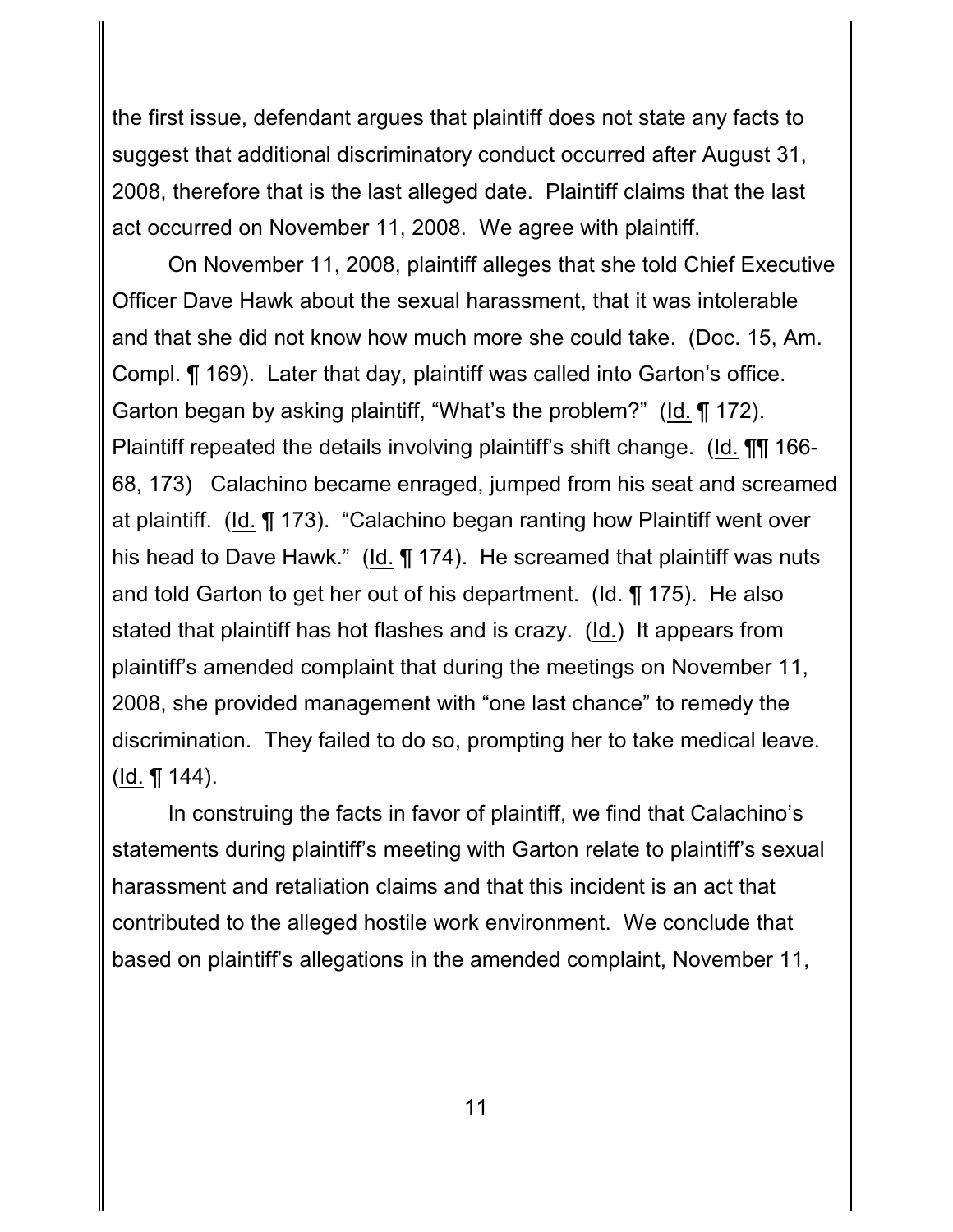2008 constituted the last act of discrimination.<sup>4</sup>

Next, we also find that plaintiff timely filed an EEOC charge within 300 days of the last discriminatory act. Plaintiff alleges that she cross-filed her complaint with the PHRC and the EEOC charge indicates that it was filed with both the EEOC and the PHRC. (See Doc. 24, Ex. 1, Charge of Discrimination at 1). Therefore, she had 300 day from the last discriminatory act to file a charge with the EEOC, rather than the shorter 180 day deadline. See 42 U.S.C. § 2000e-5(e)(1); Burgh, 251 F.3d at 472. Plaintiff's EEOC charge is notarized on August 28, 2009 and stamped as received by the EEOC on August 31, 2009. (Doc. 24, Ex. 1, Charge of Discrimination at 1). We find that 300 days from November 11, 2008 would be September 7, 2009. Thus, plaintiff timely filed her EEOC complaint in August 2009. Plaintiff also properly exhausted her administrative remedies, which is indicated by her receipt of a right-to-sue letter from the EEOC prior to instituting this suit. See Burgh, 251 F.3d at 470. Accordingly, we will deny defendant's motion to dismiss the complaint for failure to exhaust her administrative remedies under Title VII.

Additionally, because plaintiff timely filed an EEOC charge within the appropriate deadline and alleges a hostile work environment, the preceding discriminatory incidents may be actionable under the continuing violation theory. The Supreme Court found in National Railroad Passenger Corporation v. Morgan, that "consideration of the entire scope of a hostile work environment claim, including behavior alleged outside the statutory

Plaintiff's EEOC charge also states that the date of the most recent <sup>4</sup> or continuing discrimination took place on November 11, 2008. (Doc. 24, Ex. 1, Charge of Discrimination at 1).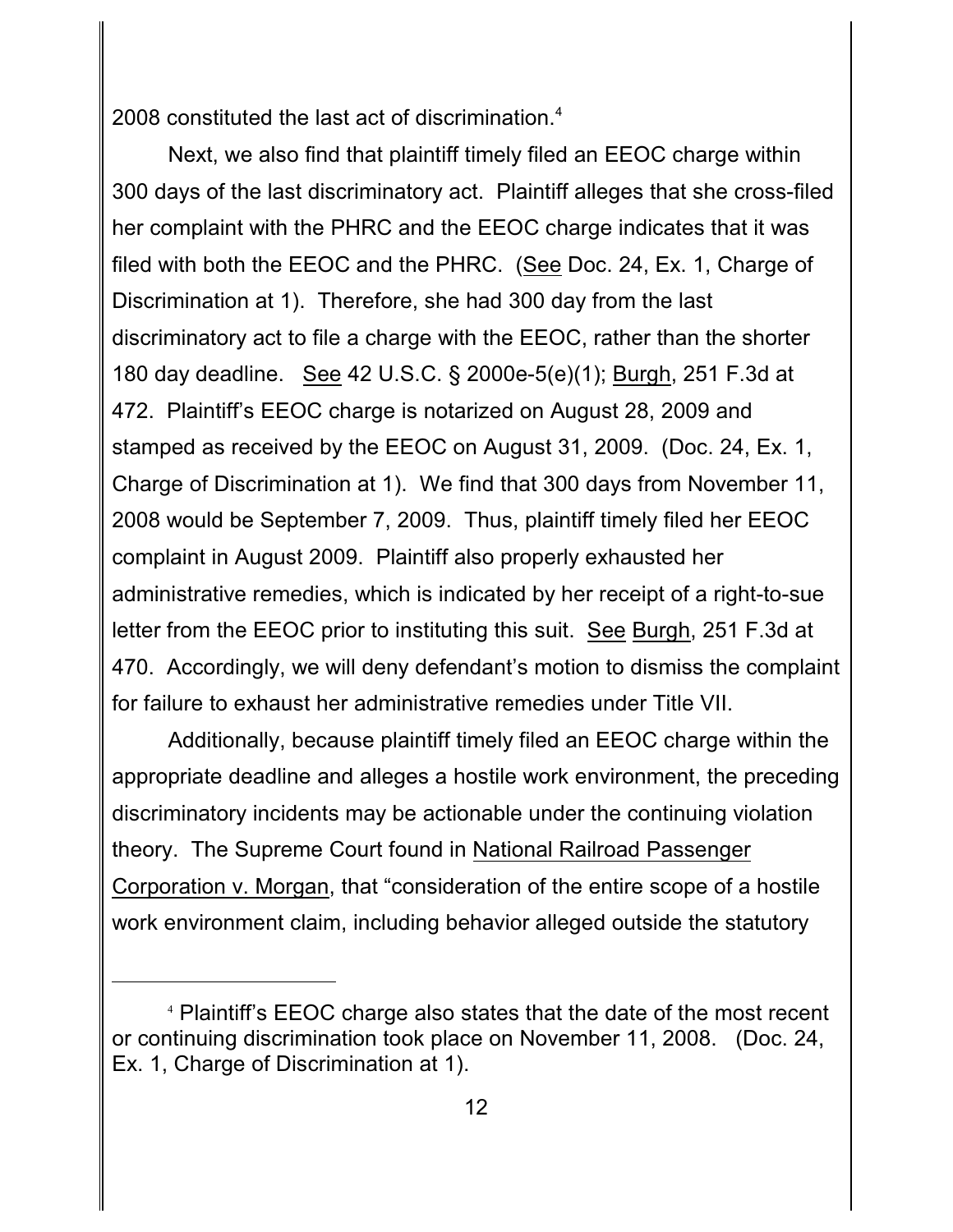time period, is permissible for purposes of assessing liability, so long as any act contributing to that hostile environment takes place within the statutory time period." 536 U.S. 101, 105 (2002). We agree with defendant that the application of the continuing violation doctrine is not particularly relevant to our analysis of whether plaintiff's claims were administratively exhausted. We simply note that plaintiff sufficiently pled the application of the doctrine for the inclusion of events that happened prior to the last discriminatory act as being a part of one hostile work environment claim.

# **2. Failure to state a cause of action upon which relief may be granted for retaliation**

Defendant claims that plaintiff failed to state a claim for retaliation. First, defendant argues that the allegations in the amended complaint were not raised in the EEOC filing, thus the claim cannot be raised in the instant suit. Second, defendant contends that plaintiff failed to demonstrate that she was constructively discharged, as she does not argue that she was forced out of a job, but that more than two months after her supervisor screamed at her, she took medical leave. Defendant argues that plaintiff merely claims that she was threatened with adverse action, which is insufficient under the retaliation and constructive discharge claims.

Plaintiff asserts that her claims are within the scope of the EEOC charge. She argues that her retaliation and constructive discharge claims impose a burden on the defendant to show a legitimate, non-retaliatory reason for his adverse employment action. She must only demonstrate that the action would have dissuaded a reasonable worker from making or supporting a charge of discrimination. Plaintiff additionally claims that after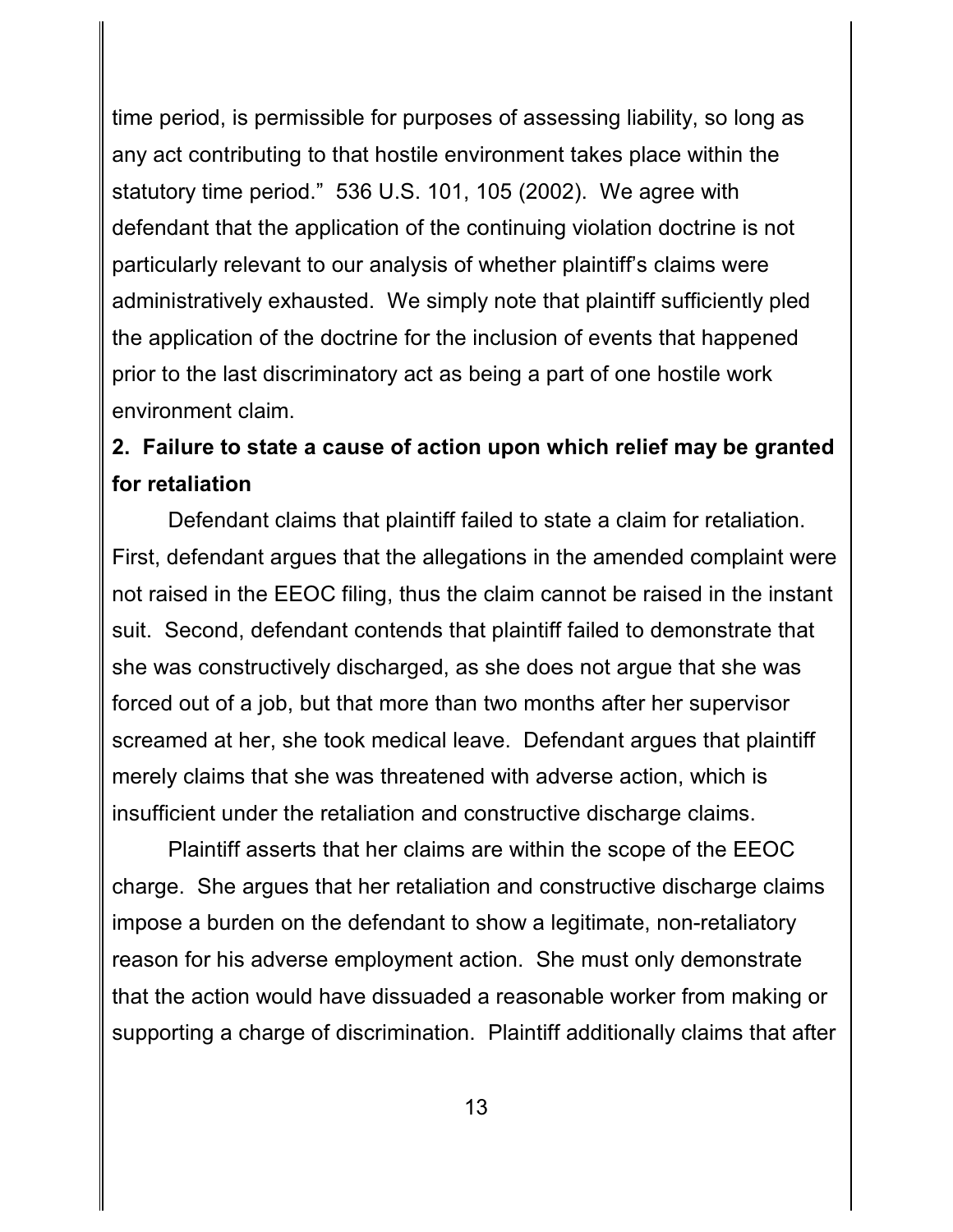she provided management "one last chance" to remedy the problem, she was entitled to quit.

The anti-retaliation provision of Title VII prohibits an employer from discriminating against an employee because "he has opposed any . . . unlawful employment practice" or "has made a charge, testified, assisted, or participated in any manner in an investigation, proceeding, or hearing . . . ." 42 U.S.C. § 2000e-3(a). To assert a prima facie case for retaliation, plaintiff must demonstrate the following: (1) she engaged in activity protected by Title VII; (2) her employer took an adverse employment action against her; and (3) there was a causal connection between the protected activity and the adverse employment action. Moore v. City of Phila., 461 F.3d 331, 340-41 (3d Cir. 2006) (citation omitted). "[W]here unlawful retaliation is claimed, the plaintiff need only show that an action is 'materially adverse' in that it 'well might have dissuaded a reasonable worker from making or supporting a charge of discrimination.'" Id. at 348 (quoting Burlington N. & Sante Fe Ry. Co. v. White, 548 U.S. 53, 68 (2006)). The anti-retaliation provision "is not limited to discriminatory actions that affect the terms and conditions of employment." Burlington, 548 U.S. at 64.

The court analyzes retaliation claims under the McDonnell Douglas framework. Moore, 461 F.3d at 342. If the plaintiff is able to establish a prima facie case of retaliation, then "'the burden shifts to the employer to advance a legitimate, non-retaliatory reason' for its conduct and, if it does so, 'the plaintiff must be able to convince the factfinder both that the employer's proffered explanation was false, and that retaliation was the real reason for the adverse employment action.'" Id. (quoting Krouse v.

14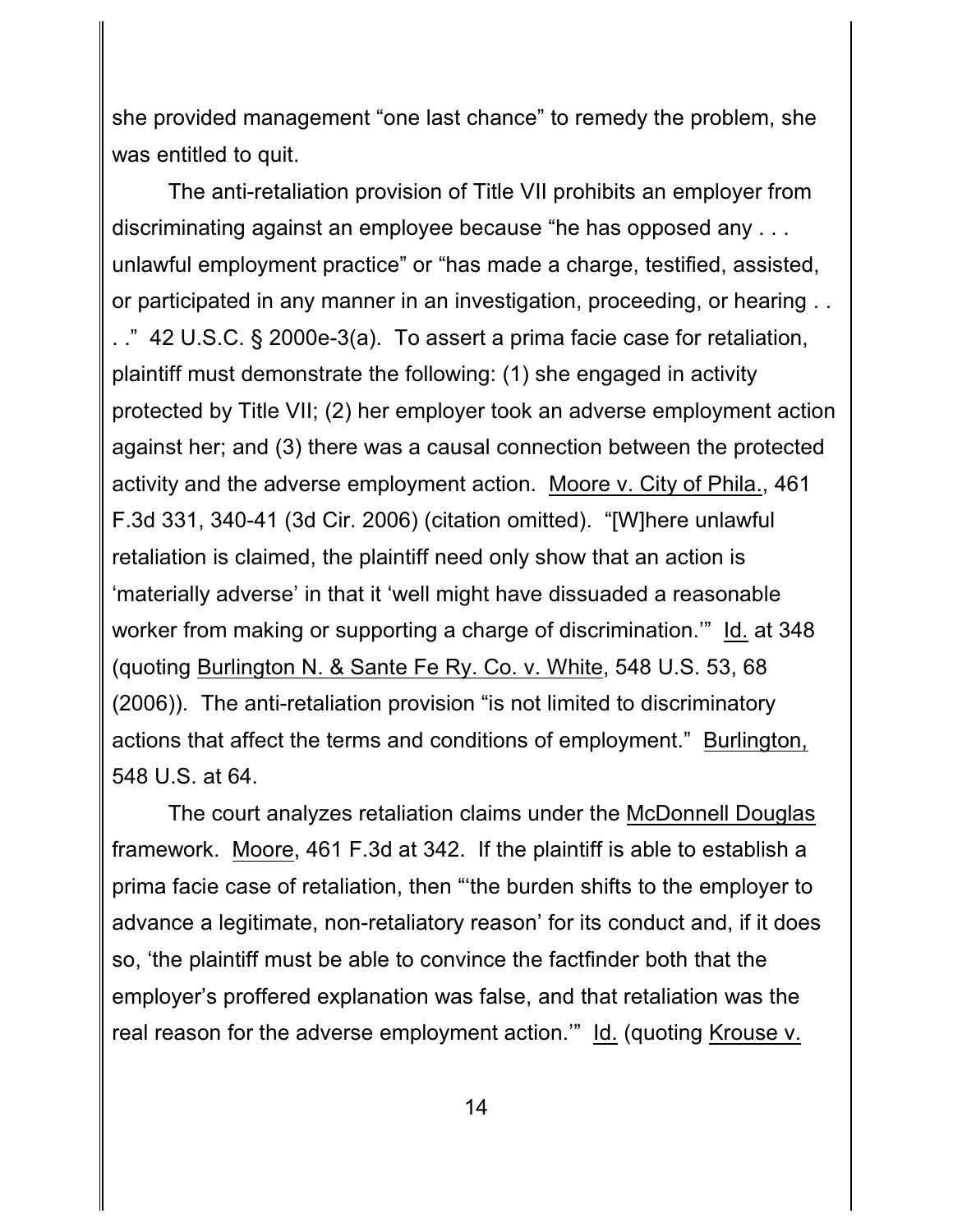Am. Sterilizer Co., 126 F.3d 494, 500-01 (3d Cir. 1997)). However, when considering a motion to dismiss an employment discrimination claim, the Twombly plausibility standard applies. Wilkerson v. New Media Tech. Charter Sch. Inc., 522 F.3d 315, 322 (3d Cir. 2008) (extending the Third Circuit holding in Phillips v. County of Allegheny, 515 F.3d 224 (3d Cir. 2008) to the employment discrimination cases and finding that "[t]he plausibility paradigm announced in Twombly applies with equal force to analyzing the adequacy of claims of employment discrimination."). Therefore, at a motion to dismiss stage, the court must only determine whether plaintiff has pled "enough facts to raise a reasonable expectation that discovery will reveal evidence" of plaintiff's retaliation claim. Phillips, 515 F.3d at 234. In the instant case, we find that plaintiff's amended complaint meets that burden.

Initially, we dismiss defendant's argument that retaliation allegations were not raised in plaintiff's EEOC filing and are thus time-barred. As stated above, the parameters of a civil action are generally set by the scope of the EEOC investigation and the claims that could reasonably be expected to grow out of the charge. Ostapowicz, 541 F.2d at 398-99. In plaintiff's timely EEOC "Charge of Discrimination," there are two boxes checked for the cause of discrimination: sex and retaliation. (Doc. 24, Ex. 1, Charge of Discrimination at 1). "The particulars" contains a statement from plaintiff that is similar to the allegations in the amended complaint. She stated that as a result of her complaints her husband was terminated, she was threaten with transfer, suffered lay off and held to a completely different set of rules for overtime and shift coverage. (Id.) She also explicitly stated that her complaints caused her employer to retaliate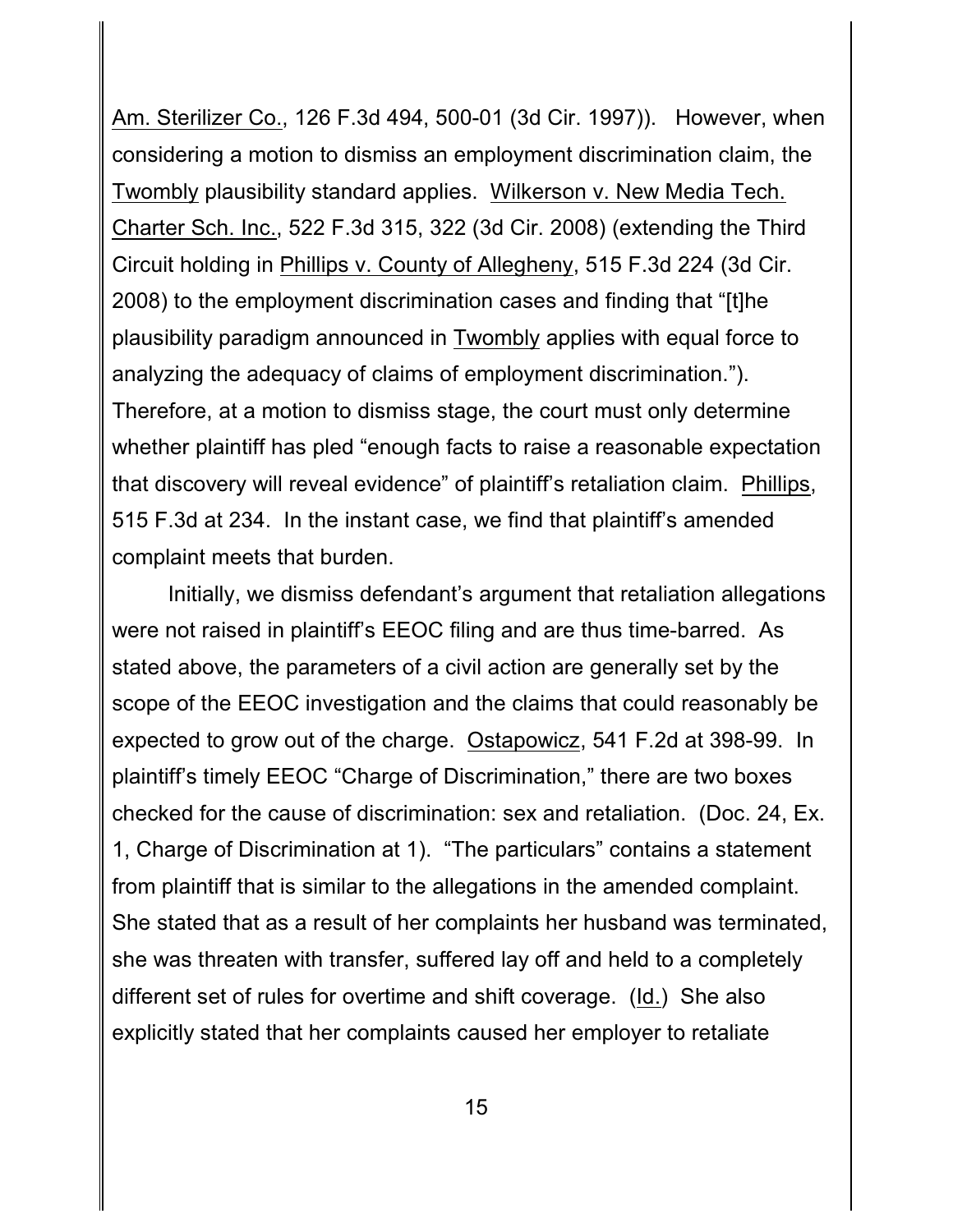against her. (Id. at 2). Based on these statements, we will deny defendant's argument that the retaliation allegations were not raise in her EEOC filing or any argument that the present allegations in the amended complaint are outside of the scope of the EEOC charge.

In determining whether plaintiff sufficiently pled a retaliation claim, first, we find that plaintiff alleges that she engaged in protected activity by making complaints to Human Resources about the sexual harassment. The Third Circuit has found that protected activity covers not only a formal filing of an EEOC charge, but also informal protests, such as complaints to management. Curay-Cramer v. Ursuline Acad. of Wilmington, Del., Inc., 450 F.3d 130, 135 (3d Cir. 2006) (quoting Sumner v. U.S. Postal Serv., 899 F.2d 203, 209 (2d Cir.1990)). "A general complaint of unfair treatment is insufficient to establish protected activity under Title VII[,]" as the complaint must, specifically or by context, "identify the employer and the practice[.]" Id. Thus, by making her complaints of sexual harassment to defendant through supervisors, Human Resources and the CEO Dave Hawk, plaintiff engaged in protected activity.

Second, plaintiff sufficiently pled adverse action. Plaintiff alleged that after complaining about the sexual harassment she was laid off before another employee of lesser seniority, held to a different standard for overtime and shift coverage, threatened with transfer and downgrade, forced to take medical leave and otherwise constructively discharged. (Doc. 15, Am. Compl. ¶¶ 146-48). Plaintiff also alleges that after she told Calachino she was going to get a lawyer if the harassment did not stop, plaintiff was labeled as a trouble maker and "head case." (Id. ¶ 149). We find that these allegations are sufficient to support a claim that a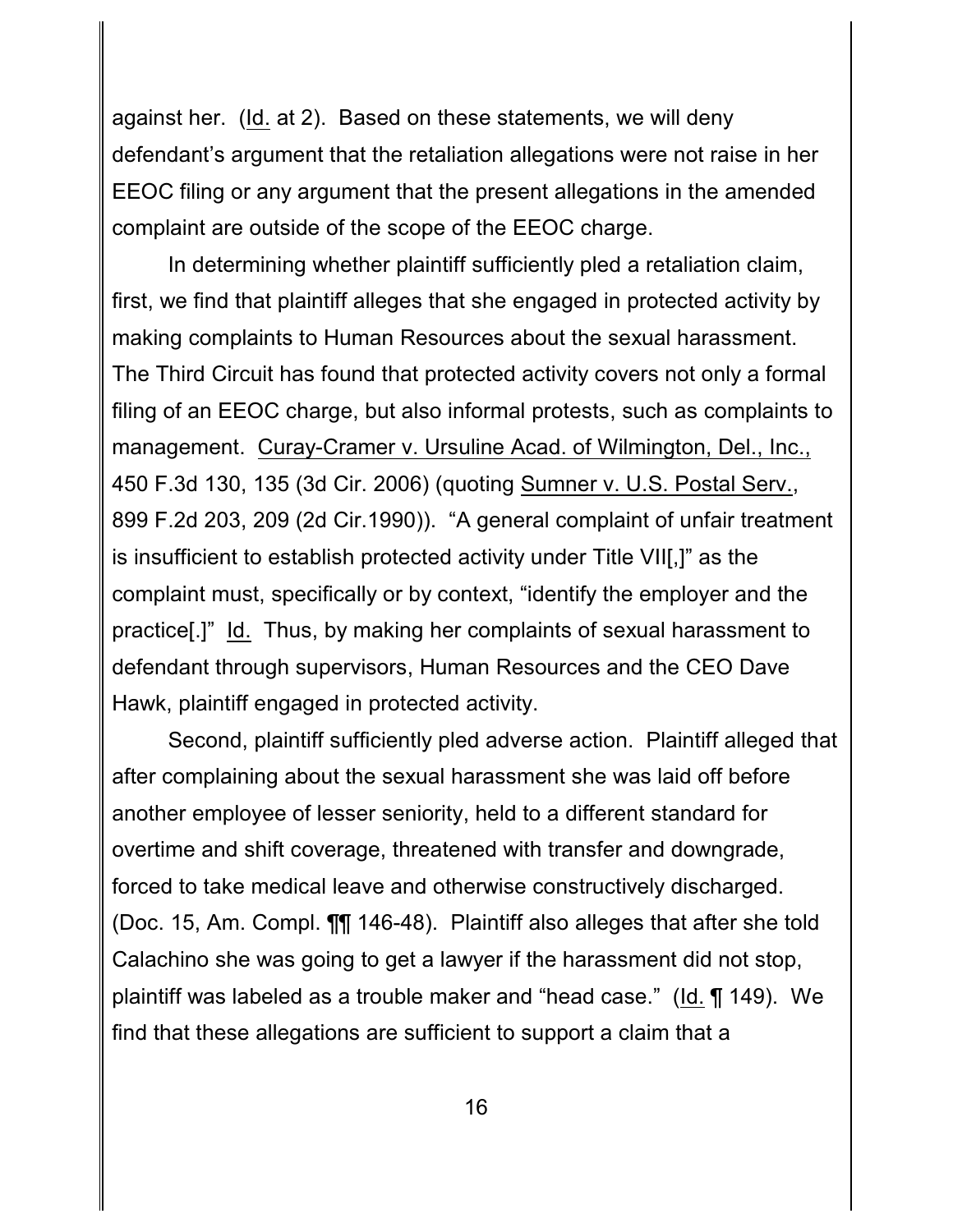reasonable person would have been persuaded not to make or support a discrimination charge.

We also find that plaintiff sufficiently pled a claim for constructive discharge."A plaintiff who advances such a [hostile-environment constructive discharge] claim must show working conditions so intolerable that a reasonable person would have felt compelled to resign." Pa. State Police v. Suders, 542 U.S. 129, 147 (2004). "Under the constructive discharge doctrine, an employee's reasonable decision to resign because of unendurable working conditions is assimilated to a formal discharge for remedial purposes." Id. at 141.

Here, plaintiff sufficiently pled that the conditions were unendurable. She claims that she was constantly harassed, despite her request for the statements and behavior to stop. She sought help from management and Human Resources without resolve. Plaintiff alleges that the harassment took its toll on her and she began to feel helpless and dreaded going to work. (Doc. 15, Am. Compl. ¶ 71). She claims that she endured all she could and went on medical leave in November 2008. (Id. ¶ 72). At this stage in litigation, we find that plaintiff sufficiently alleged a constructive discharge claim.

Finally, in support of her retaliation claim, we find that plaintiff alleged a sufficient casual link between her complaints of sexual harassment and the alleged adverse action. Some of the comments made to plaintiff are directly related to plaintiff's complaints to Human Resources. In 2004, plaintiff alleges that she was threatened with downgrade after informing her supervisor Zelewski of the sexual harassment. (Id. ¶¶ 63-66). Plaintiff alleges that she was labeled as a trouble maker and "head case" by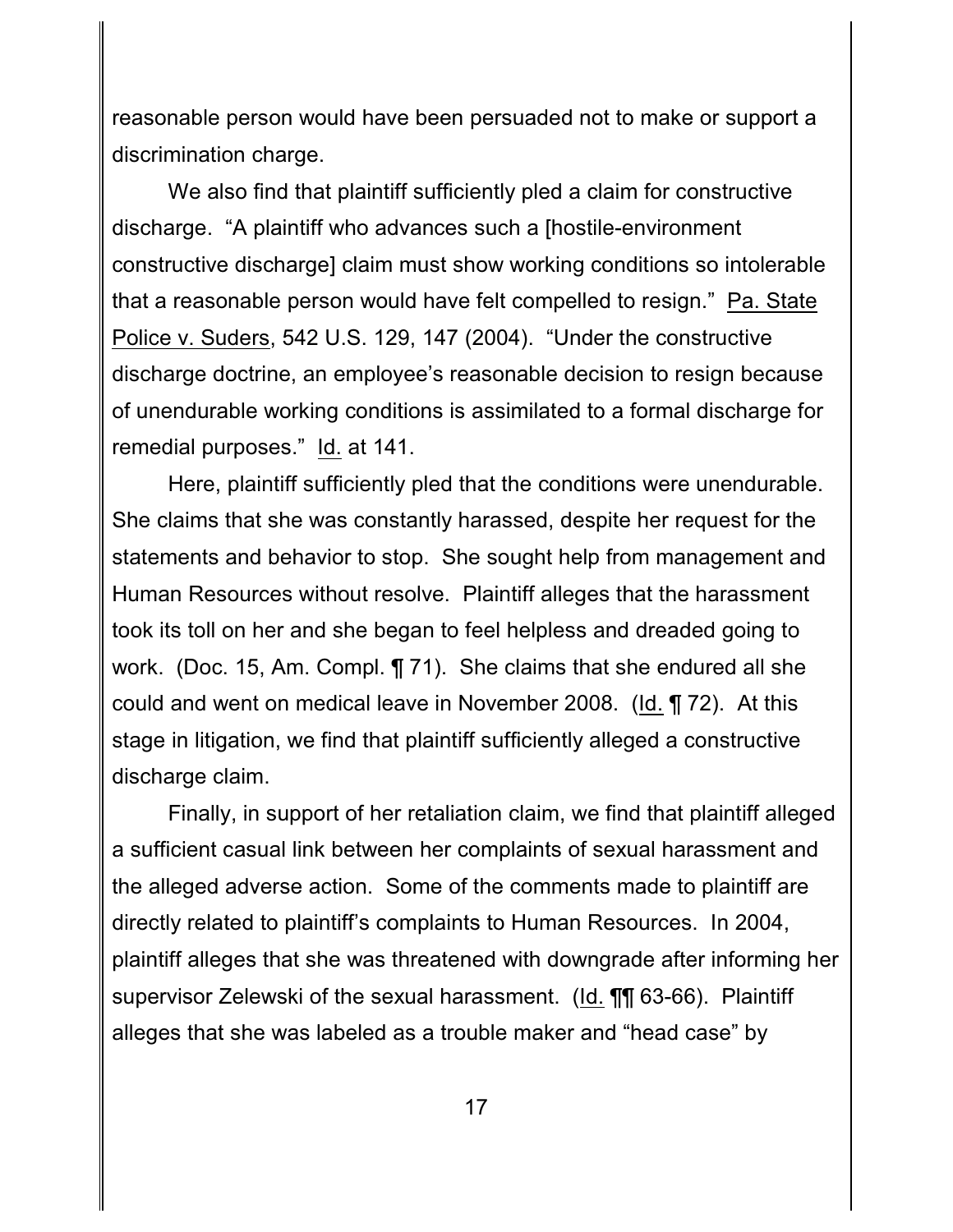manager, supervisors and co-workers due to her complaints. (Id. ¶ 43). In 2005, plaintiff alleged that she was laid off before an associate of lesser seniority and told that if she went to Human Resources she was on her own "with no help from anybody." (Id. ¶ 52). It is difficult to establish a clear timeline of plaintiff's complaints and alleged adverse action because the amended complaint does not provide any clear chronological account of the events. In construing the facts in favor of the plaintiff, we find that plaintiff alleged a sufficient link between the protected activity and the adverse action. We will deny defendant's motion to dismiss plaintiff's retaliation claim.

### **3. The PHRA claims should be dismissed**

Plaintiff and defendant stipulated to the dismissal of plaintiff's state law claim under the PHRA. (Doc. 29, Tr. at 14-15). Therefore, defendant's motion is granted as to plaintiff's PHRA claim.

# **4. Plaintiff's complaint should be stricken<sup>5</sup>**

Defendant claims that plaintiff's complaint should be dismissed for failure to state a claim for sexual harassment in violation of Title VII. Defendant argues that the statements made about plaintiff are not discriminatory on their face, nor has plaintiff offered any support that they were made because of her sex. It also argues that the alleged statements and complaints of sexual harassment were insufficient to create a hostile

 $5$  Defendant titles this section in its brief "Plaintiff's Complaint Must Be Stricken." A motion to strike is covered by Rule 12(f). Defendants argue, however, for the dismissal of plaintiff's Title VII claim by contending that plaintiff failed to state a claim. Therefore, we will analyze the arguments contained in this section under Rule 12(b)(6), failure to state a claim, rather than Rule 12(f), motion to strike. We find that this is consistent with the defendant's argument.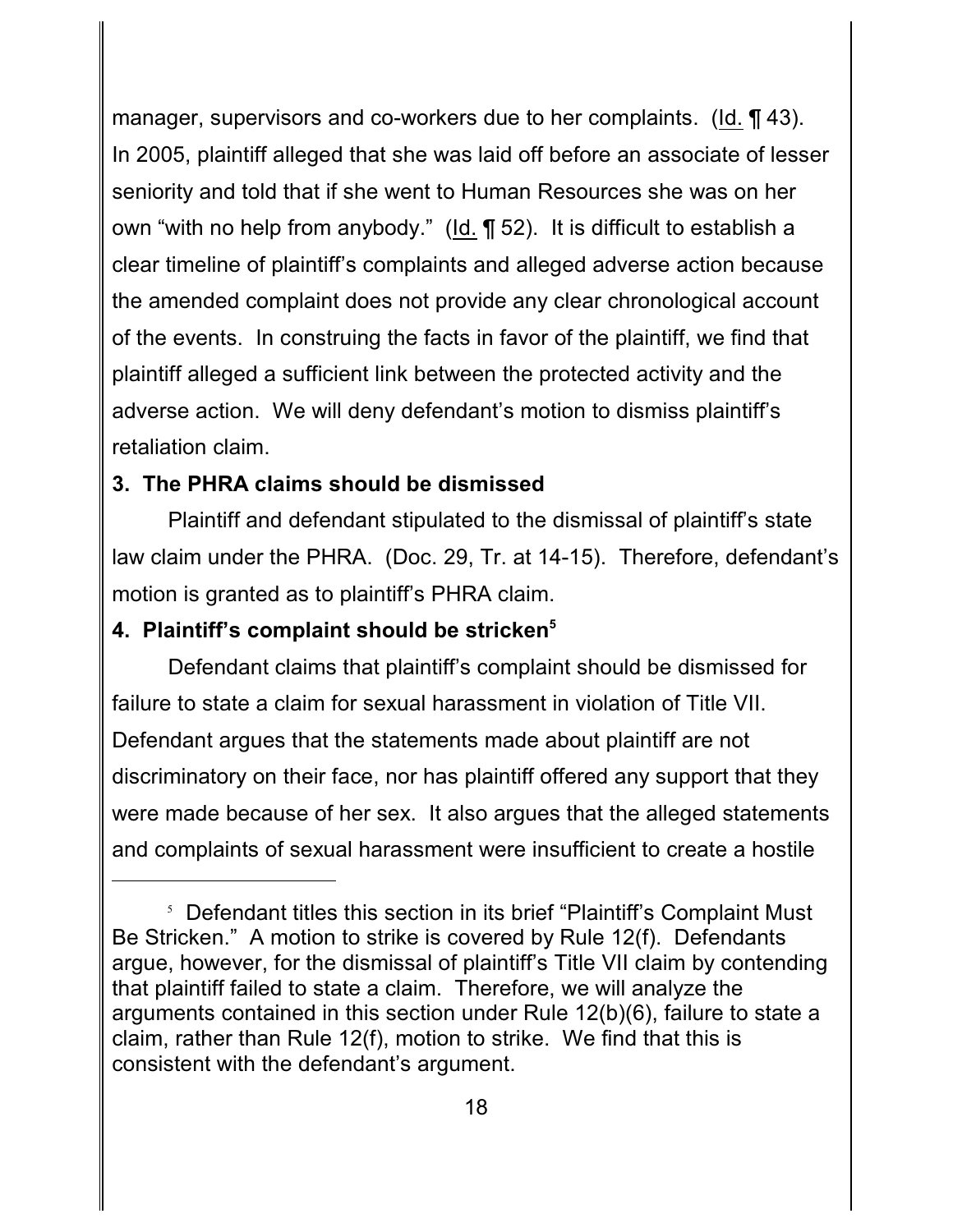work environment.

Plaintiff submits that she sufficiently pled a hostile work environment claim, arguing that she only needs to prove that the environment was hostile, intimidating, or offensive. She also asserts that the conduct was sexual in nature and "because of sex," as the comments made to her were about her clothing, sexual attractiveness, martial status or the harassers' desire to engage in sexual relations with plaintiff. Additionally, she argues that she alleged facts to support each of the factors considered in determining the existence of a hostile work environment.

Under Title VII, "[i]t shall be an unlawful employment practice for an employer . . . to fail or refuse to hire or to discharge any individual, or otherwise to discriminate against any individual with respect to his compensation, terms, conditions, or privileges of employment, because of such individual's race, color, religion, sex, or national origin." 42 U.S.C. § 2000e-2(a)(1). One method of proving a violation of Title VII is to show that sexual harassment created a hostile work environment. Kunin v. Sears Roebuck & Co., 175 F.3d 289, 293 (3d Cir. 1999) (citation omitted). The elements of a hostile work environment claim against an employer are: "(1) the employee suffered intentional discrimination because of their sex; (2) the discrimination was pervasive and regular; (3) the discrimination detrimentally affected the plaintiff; (4) the discrimination would detrimentally affect a reasonable person of the same sex in that position; and (5) the existence of *respondeat superior* liability." Hutson v. Procter & Gamble Paper Prods. Corp., 568 F.3d 100, 104 (3d Cir. 2009) (quoting Weston v. Pennsylvania, 251 F.3d 420, 426 (3d Cir. 2001)). *Respondeat superior* means notice to the employer, not vicarious liability. Kunin, 175 F.3d at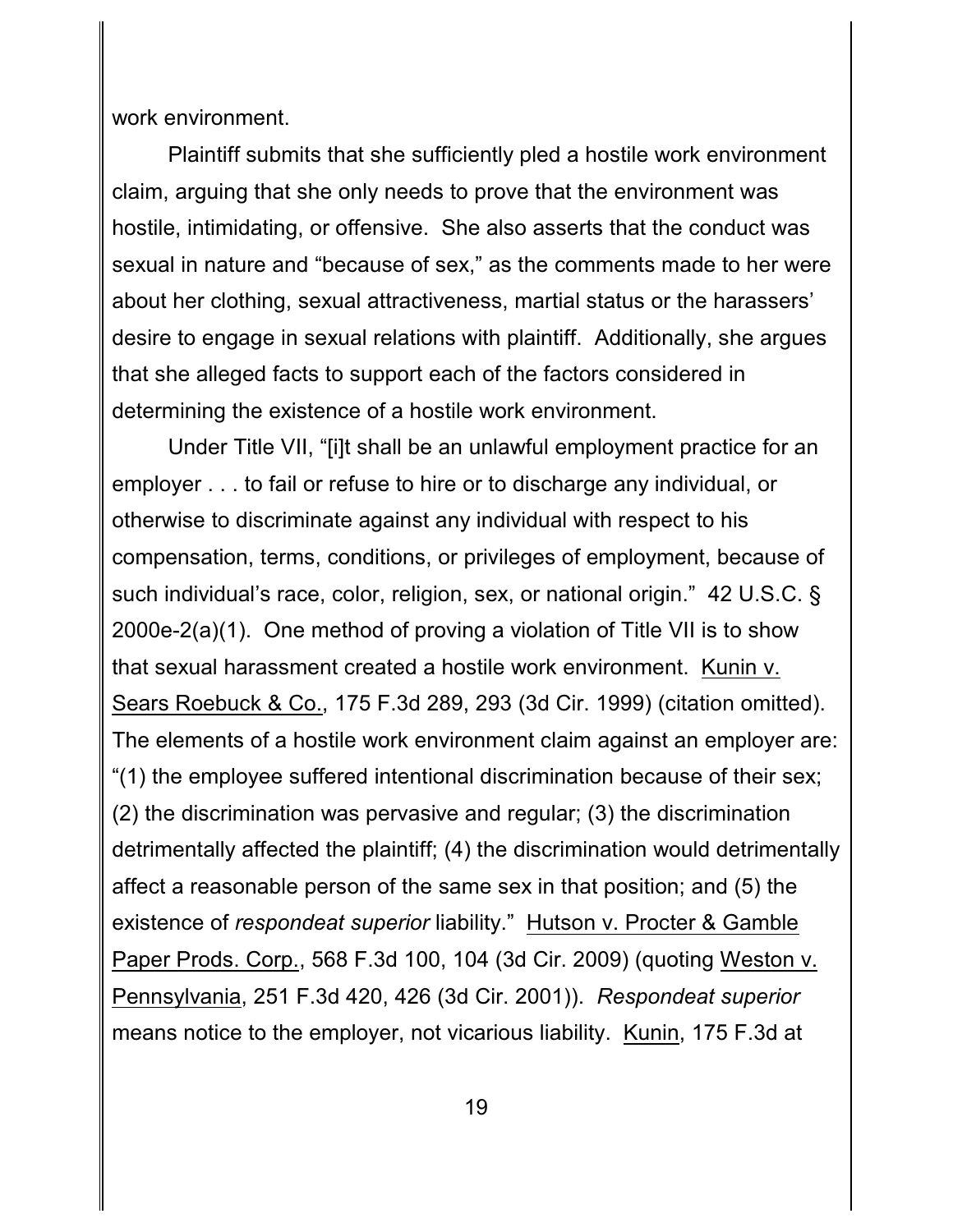293 n.5.

To establish a hostile work environment claim, "the offending behavior 'must be sufficiently severe or pervasive to alter the conditions of the victim's employment and create an abusive working environment.'" Pa. State Police, 542 U.S. at 146-47 (quoting Meritor Sav. Bank, FSB v. Vinson, 477 U.S. 57, 67 (1986)). However, "[t]o make out a case under Title VII it is only necessary to show that gender is a substantial factor in the discrimination, and that if the plaintiff had been a man she would not have been treated in the same manner." Andrews v. City of Phila., 895 F.2d 1469, 1485 (3d Cir. 1990) (internal quotations and citations omitted).

"'[W]hether an environment is 'hostile' or 'abusive' can be determined only by looking at the circumstances. These may include the frequency of the discriminatory conduct; its severity; whether it is physically threatening or humiliating, or a mere offensive utterance; and whether it unreasonably interferes with an employee's work performance.'" Aman v. Cort Furniture Rental Corp., 85 F.3d 1074, 1081 (3d Cir. 1996) (quoting Harris v. Forklift Sys., Inc., 510 U.S. 17, 23 (1993)).

Again, at this motion to dismiss stage, we must only determine whether plaintiff has pled "enough facts to raise a reasonable expectation that discovery will reveal evidence" of each element of her Title VII sexual harassment claim. Based on this standard, we find that plaintiff has sufficiently pled her claim and we will deny defendant's motion to dismiss.

First, we find that the comments and behaviors directed toward plaintiff were based on plaintiff's sex. They were sexual in nature and made reference to plaintiff's physical appearance. Her alleged harassers touched her in a sexually suggestive manner and referenced sexual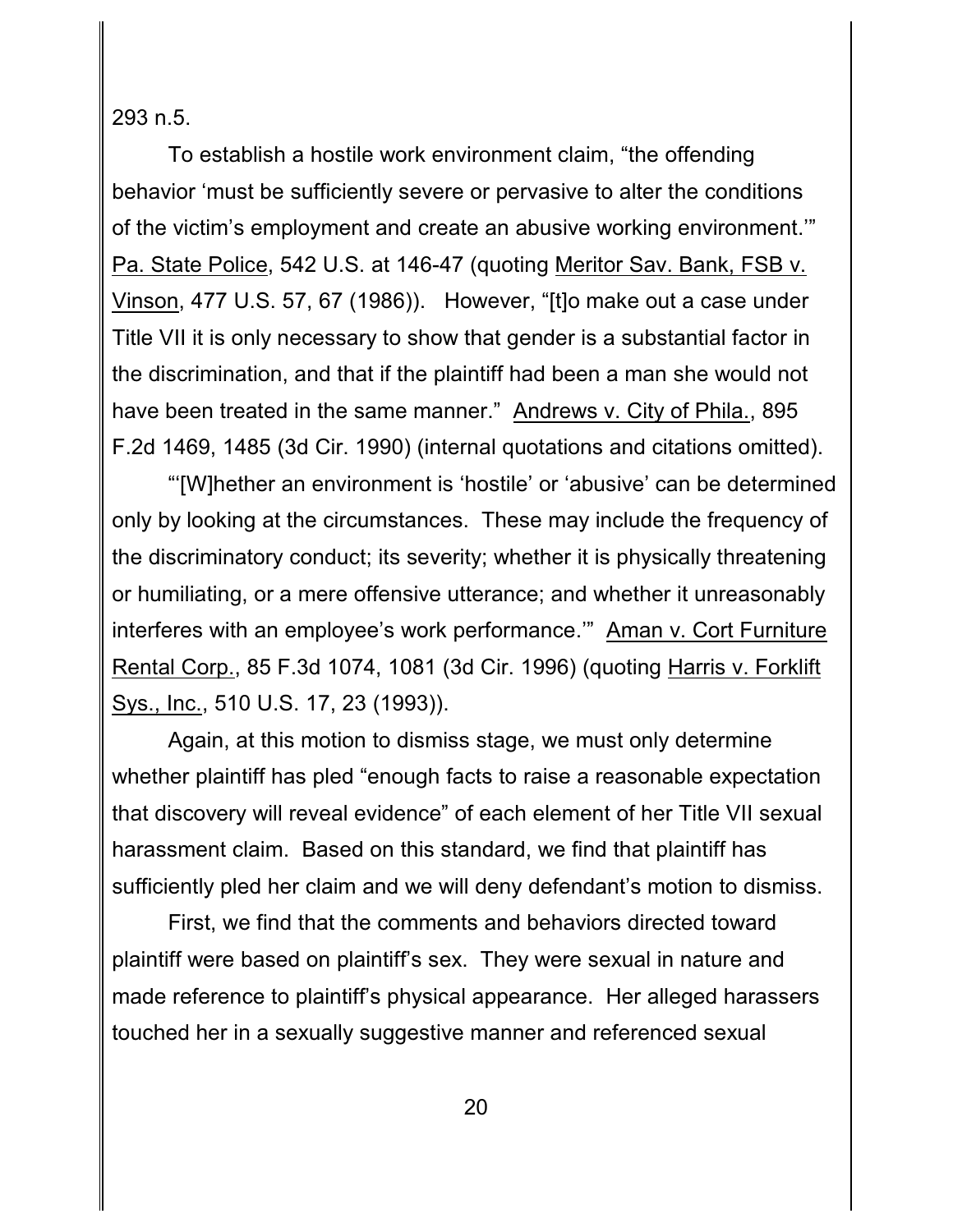activity. Black would repeatedly come up behind plaintiff and rub his groin area against her. (Id. ¶ 26). Black insisted that plaintiff walk up the stairs in front of him and then touched her from behind while asking, "Do you like that?" (Id. ¶¶ 27-28). Calachino told plaintiff, "Come on Carol, I'll have you come before you get your pants off." (Id. ¶¶ 60-61). In July 2008, Pope entered plaintiff's work area and grabbed his crotch while saying, "Come in the back with me, I'll see what I can give you." (Id. ¶ 47). In October 2008, he invited plaintiff to a trailer to give him "something to raise [his] pipe." (Id. ¶ 48). We find that these statements are directly related to plaintiff's sex. Furthermore, plaintiff also alleges that if she were a man, she would not have been treated in the same manner. See Andrews, 895 F.2d at 1485. None of the male employees were subjected to any similar offensive conduct, nor was there any consequences for male employees committing such acts. (Id. ¶ 90). In response to her complaints to Human Resource Manager Garton, he would say "Oh, Carol, you know how guys are," or "It's a factory, that's how guys are."  $(\underline{Id} \cdot \P 49)$ .

Second, we find that the circumstances alleged in plaintiff's amended complaint sufficiently demonstrate that the behaviors were pervasive and regular. Plaintiff claims the male employees would constantly make comments and continued despite her request for them to stop. (Id. ¶¶ 25, 29, 38). She complained of the conduct for several years prior to her last day of work, making numerous complaints to Human Resources Manager Garton of the frequent unwanted and unwelcome sexual attention.

Third, plaintiff asserts that she was detrimentally affected by the comments and that they were taking a psychological toll on her and her personal life. She contends that a reasonable person would also be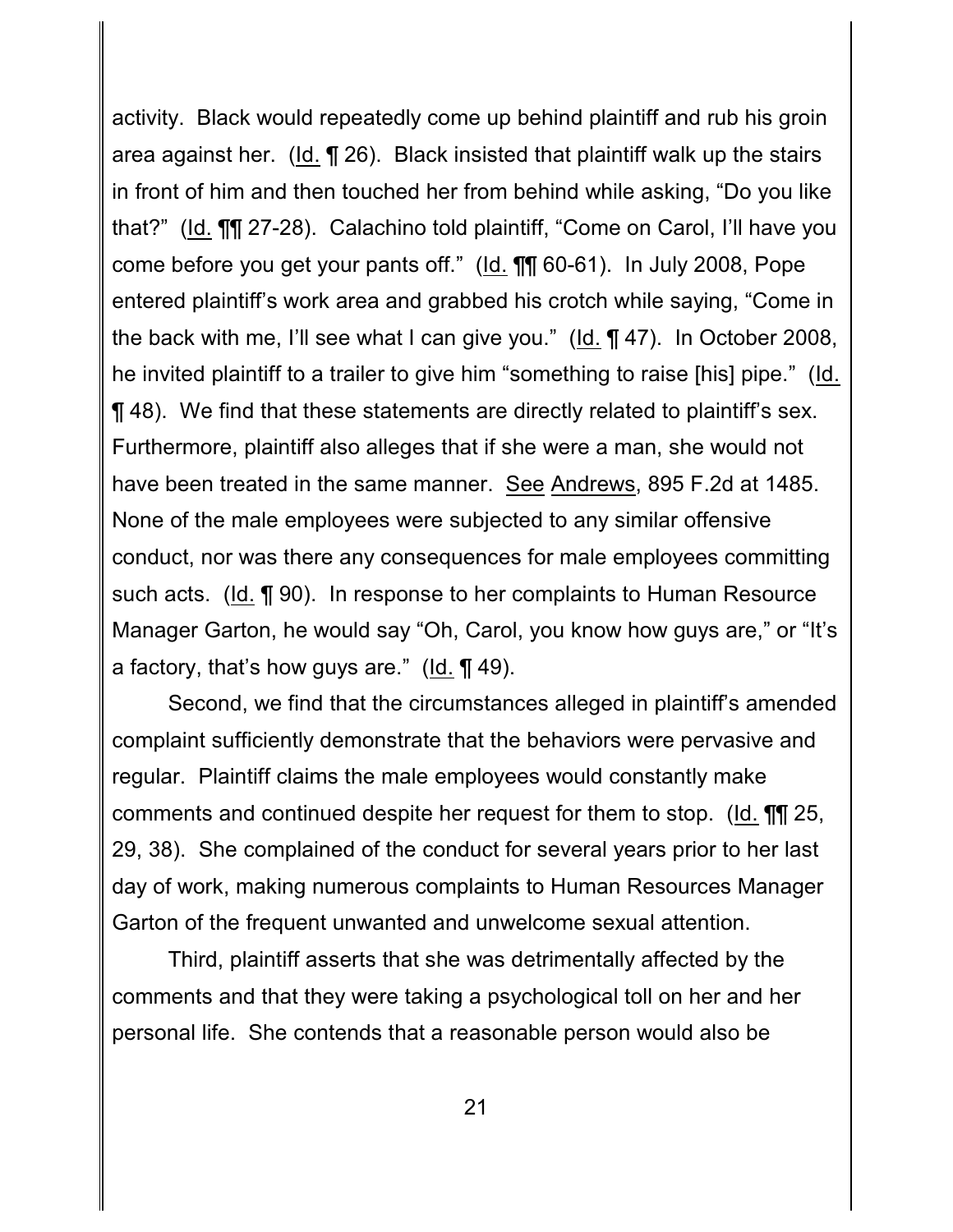offended by the statements and physical touching.  $(\underline{Id} \cdot \P \setminus 137)$ . Finally, plaintiff alleges that she put her employer on notice by her complaints to supervisors, Human Resources and the CEO of Gertrude Hawk Dave Hawk.

By evaluation of the relevant factors and consideration of the totality of the circumstances, we also find that plaintiff has sufficiently alleged a hostile work environment. Plaintiff alleges that the harassing comments and touching were frequent and severe. She was physically touched by Calachino when he grabbed her waist and told her that she lost weight. (Id. ¶ 93). She explains that she felt trapped and threatened. (Id.) Plaintiff claims that she often felt compelled to physically remove herself from the situation. (Id. ¶¶ 35, 41, 61, 67). Plaintiff asserts that the unwelcome sexual attention and sexual conduct unreasonably interfered with her work performance. (Id. ¶ 135).

Based upon plaintiff's allegations in the amended complaint and a consideration of the relevant law, we find that plaintiff sufficiently alleged a sexual harassment claim and we will deny defendant's motion to dismiss.

# **5. The statements regarding plaintiff's husband are irrelevant and should be stricken**

Defendant argues that the statements regarding plaintiff's husband, Skip Standen, are irrelevant and must be stricken pursuant to Federal Rule of Civil Procedure 12(f). In plaintiff's amended complaint, she claims that Skip Standen was fired in retaliation for her complaints to Human Resources. She also alleges that Pope made discriminatory statements about plaintiff to Skip Standen. Defendant asserts that plaintiff's husband is not a party and plaintiff is not entitled to relief based on the statements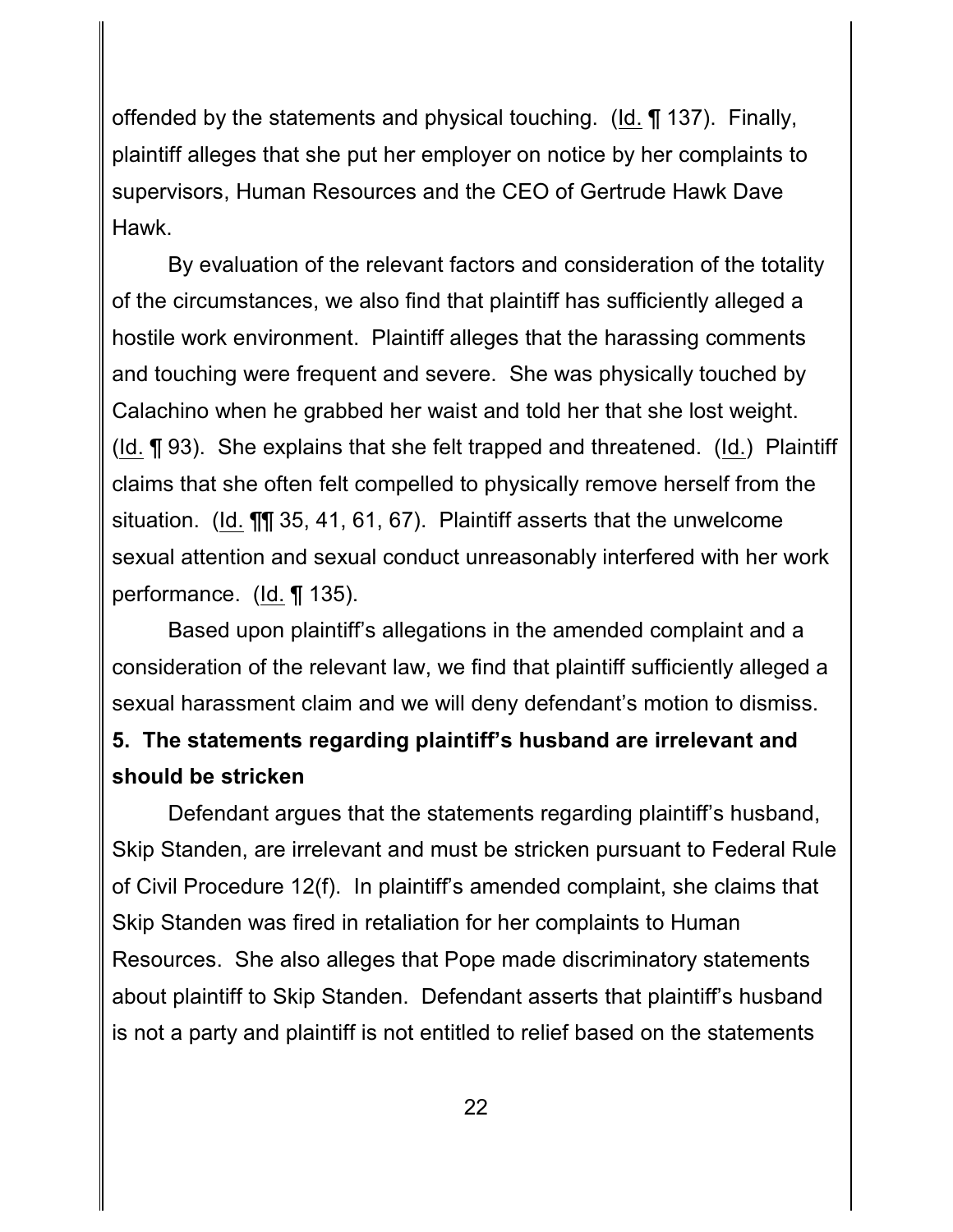made to him that are clearly impertinent. Plaintiff submits that these statements are relevant.

Under Rule 12(f), "[t]he court may strike from a pleading an insufficient defense or any redundant, immaterial, impertinent, or scandalous matter." FED.R.CIV.P. 12(f). "Indeed, striking a pleading 'is a drastic remedy to be resorted to only when required for the purposes of justice' and should be used 'sparingly.' The Court has 'considerable discretion' in disposing of a motion to strike under Rule 12(f)." DeLa Cruz v. Piccari Press, 521 F. Supp. 2d 424, 428 (E.D. Pa. 2007) (citations omitted).

We find that the statements allegedly made about plaintiff to Skip Standen or the allegations relating to Skip Standen's termination are not redundant, immaterial, impertinent or scandalous. The allegations are related to plaintiff's sexual harassment and retaliation claims. As striking a pleading is a drastic remedy and in light of the statements relevance to plaintiff's claims, we will deny defendant's motion to strike the statements.

#### **6. Plaintiff's claim for punitive damages should be dismissed**

Defendant argues that plaintiff failed to pled sufficient facts to support a claim for punitive damages under Title VII. $^6$  Plaintiff asserts that it is premature for this court to dismiss plaintiff's claim for punitive damages.

Under federal law, a plaintiff may be entitled to recover punitive damages for discrimination if she can establish that a defendant intentionally discriminated with malice or reckless indifference to her

 $6$ . The parties stipulated to the dismissal of plaintiff's PHRA claim, therefore we will not address their arguments under that statute as to punitive damages. (Doc. 29, Tr. at 14-15). Furthermore, plaintiff did not request punitive damages under her PHRA claim.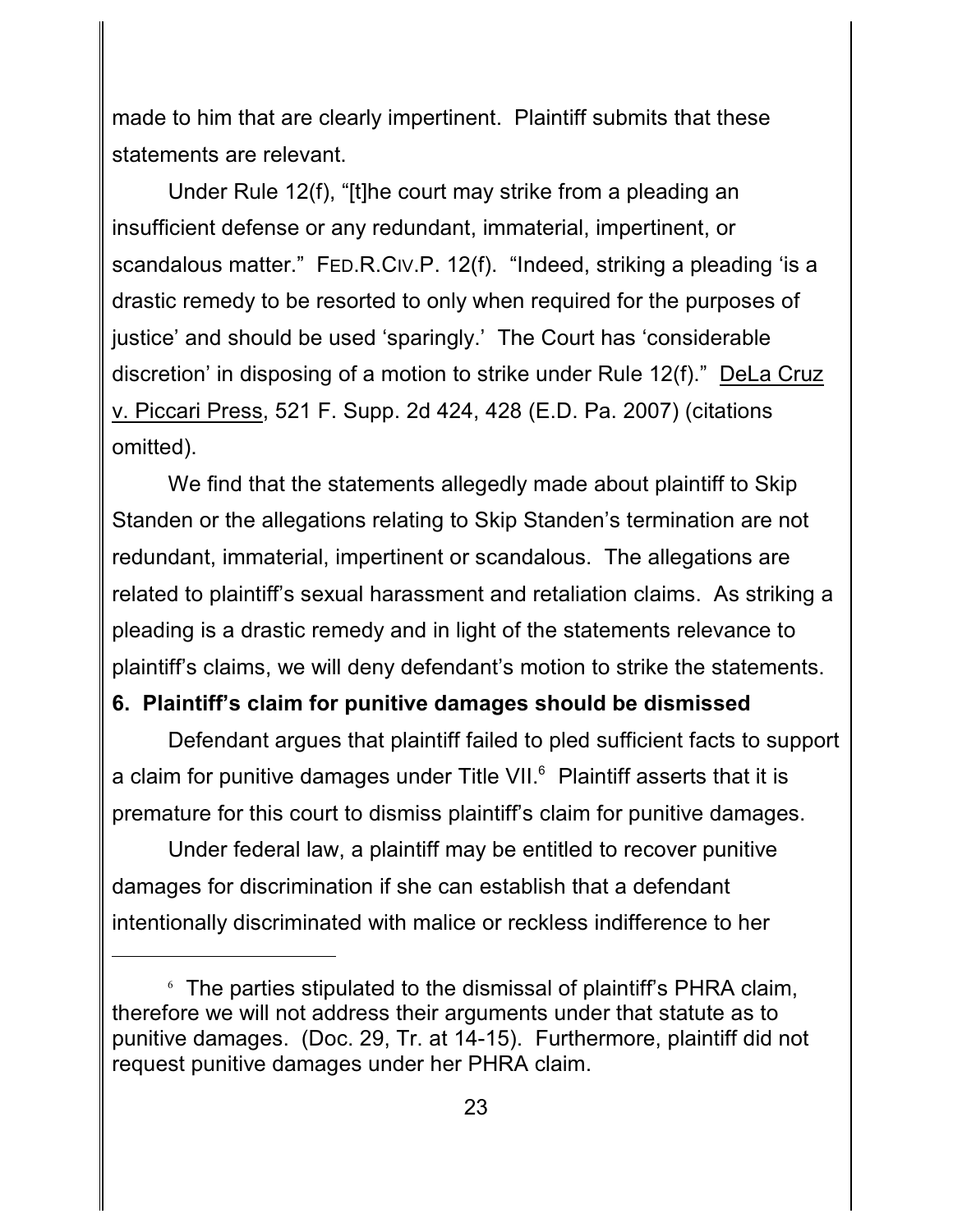federally protected rights. Kolstad v. Am. Dental Ass'n, 527 U.S. 526, 534 (1999). "[A]n employer must at least discriminate in the face of a perceived risk that its actions will violate federal law to be liable in punitive damages." Id. at 536.

At this stage in the instant case, we must take all the allegations as true and view them in a light most favorable to plaintiff. Accordingly, we find that plaintiff has alleged sufficient allegations to state a plausible claim for punitive damages. We will deny defendant's motion as to punitive damages.

### **Conclusion**

For the reasons stated above, we will grant in part and deny in part defendant's motion to dismiss. The motion will be granted as to plaintiff's PHRA claim. The motion will be denied in all other respects. An appropriate order follows.